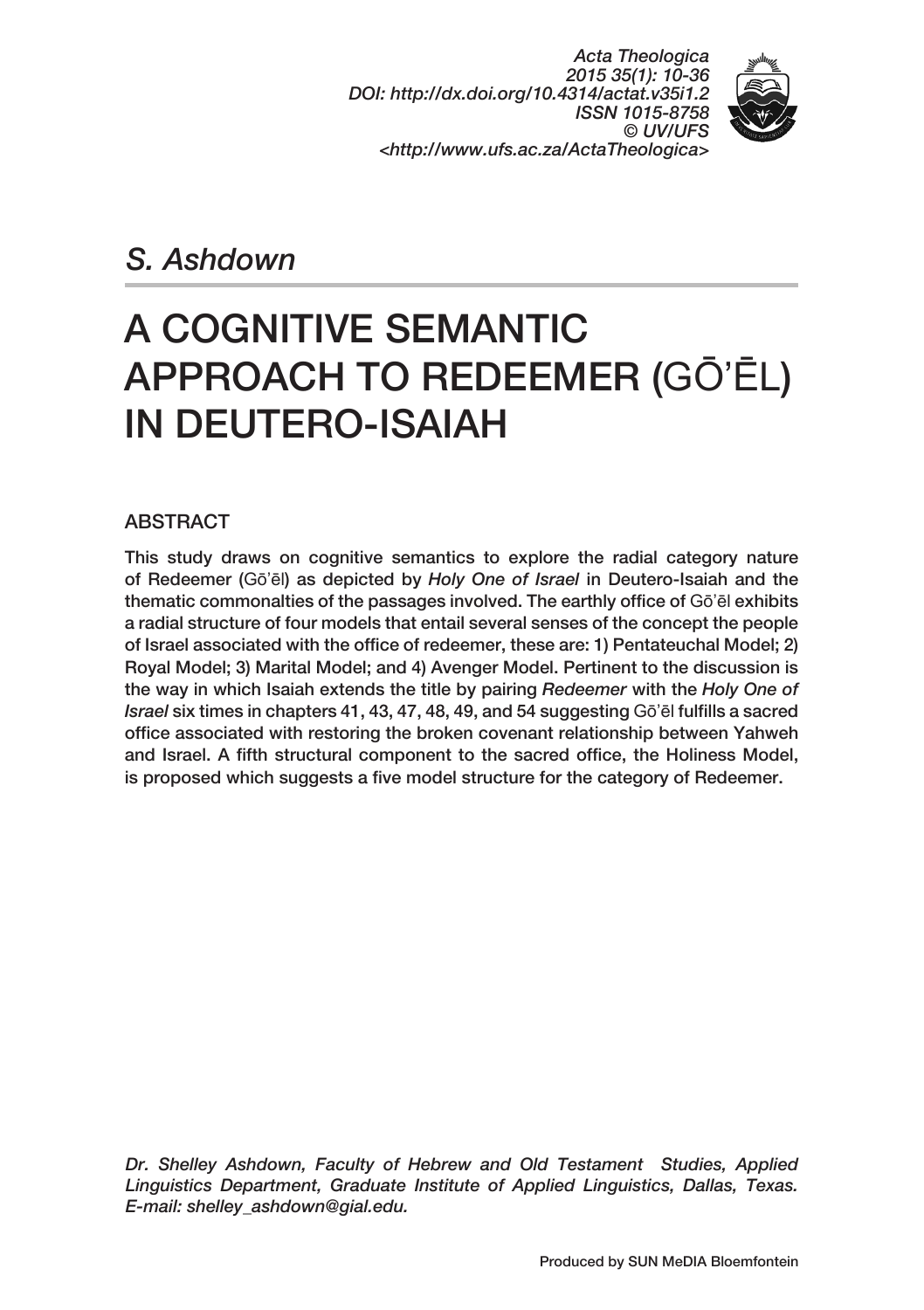## 1. INTRODUCTION

From a cognitive semantic perspective<sup>1</sup>, the writer Isaiah combines an earthly office and sacred office in the role of the divine kinsman-redeemer (Gō'ēl). Yahweh assumes the earthly office as Redeemer of his covenant people in a concrete sense of physically delivering Israel from Babylonian captivity. Isaiah presents this liberation as a new exodus<sup>2</sup> and uses the concept of Gō'ēl with its various familial implications to frame divine promises for a post-exilic experience. In addition, Isaiah extends the title by pairing Gō'ēl with the *Holy One of Israel* six times in Isaiah 41:14, 43:14, 47:4, 48:17, 49:7, and 54:5 suggesting Gō'ēl fulfills a sacred office with spiritual connotations of deliverance associated with restoring the broken covenant relationship between Yahweh and his people (see Table 1). This paper explores the radial category<sup>3</sup> nature of Redeemer (Gō'ēl) as depicted by *Holy One of Israel* and the thematic commonalties of the passages involved.

- 1 "Cognitive semantics is the study of meaning in the embodied human mind" (Brandt 2005:1578). It is the study of the relationship between experience, cognition, and language. Cognitive semantics investigates how knowledge is represented and how meaning is constructed as a mental concept. Meaning is referred to as a semantic structure framed within the mind of a person. Cognitive semantics supports an integrated view of language and thought in which thought/cognition is understood through language. Even Melugin (2009:14) acknowledges that the textual meaning of Isaiah is inevitably influenced by reader bias, reader thought, "Whether one believes that meaning is 'in' texts or thinks instead that meaning is inherently a construct which is in no small measure the creation of the reader, one must surely agree that in practice the interpreter and the interpreter's biases do affect the way a text is actually read. The notion of concept and meaning in cognitive semantics is broad and includes both conventional and novel conceptions as well as sensory, emotive, and kinesthetic perceptions generated from physical, social and linguistic contexts. Semantic structures are the building blocks of cognitive domains. One word or one concept is not limited to one isolated meaning; words are concepts with extended relationships to other words that give a fuller range of meaning. Cognitive semantics allows us to understand the differences in understanding of a concept from people to people.
- 2 Isa. 43:19: 'Behold, I am doing a new thing; now it springs forth, do you not perceive it? I will make a way in the wilderness and rivers in the desert' (RSV). This verse is generally considered a promise for a new deliverance from slavery resembling the first exodus from Egypt.
- 3 A radial category is a category that is formed with a central model/common example but also contains various extensions. These extensions relate back to the central model through relationships that are not based on definitional rules but rather family resemblance.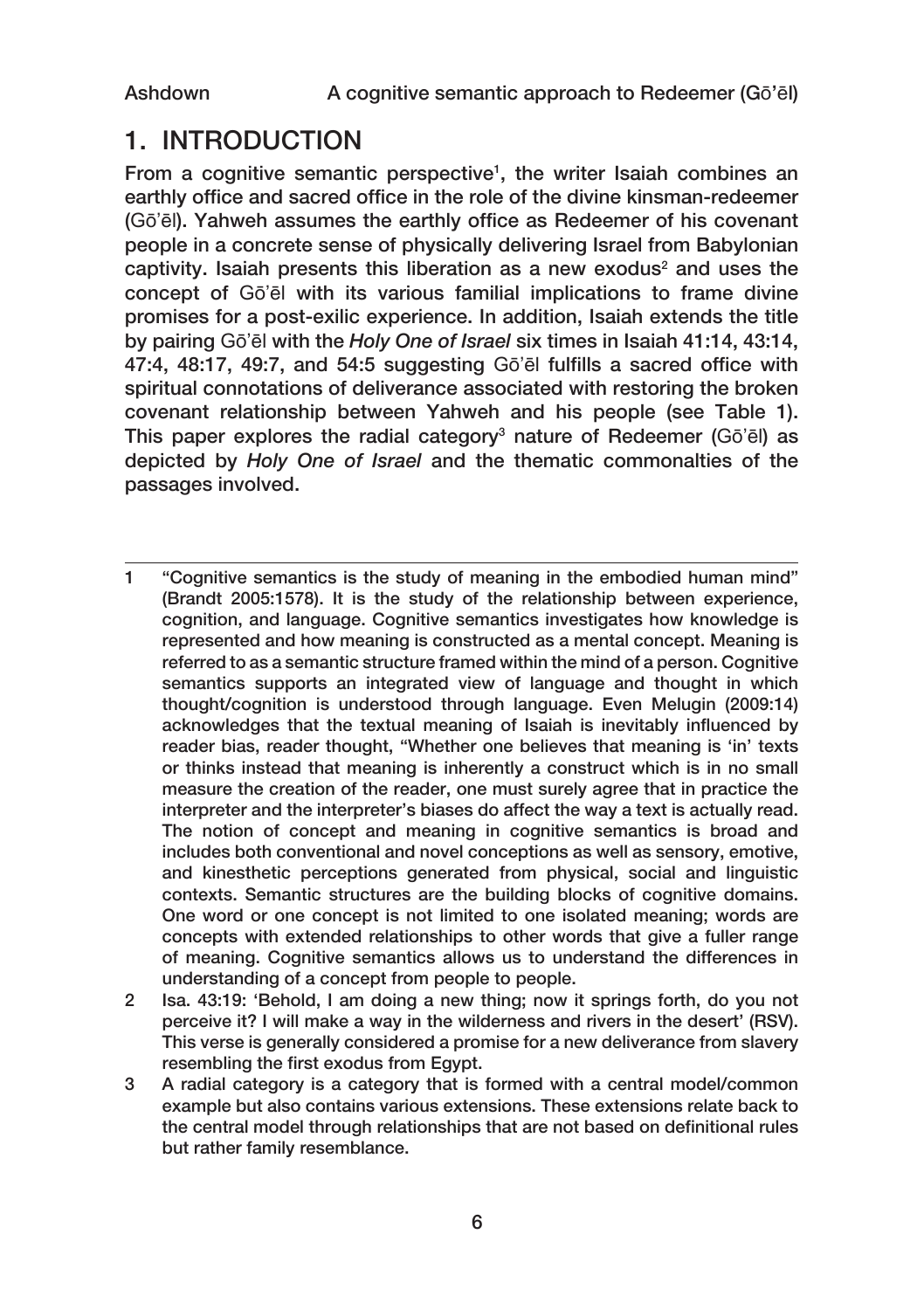The notion of radial categories refers to one prototypical member that is central to category meaning with other sub-members linked to the center by various types of connections. A radial category is a type of polysemy network in which a concept exhibits multiple meanings. Thus, a radial category is a cluster model in which there are several senses of a concept such as Redeemer and each of the senses are part of the same complicated concept. There is a central case in which all the defining criteria are satisfied, and various senses may be viewed as variant models that require only a partial link to the central case.

The classic example of a radial category is Mother (Lakoff 1997:74‑84, 91). The central (prototypical) American model of mother includes a female who: 1) supplies half the genetic makeup, 2) gives birth, 3) nurtures the child, 4) is one generation older than child, 5) is married to the child's father, 6) and is the child's legal guardian. The radial structure of mother also contains variant models such as the: Genetic model which may include birth mother, natural mother, unwed mother, and biological mother; Genealogical model which may include birth mother, natural mother, biological mother, adoptive mother, unwed mother; Marital model which may include adoptive mother and step mother; and Nurturance model which may include foster mother, step mother, natural mother, surrogate mother. Examples of peripheral members may be: 1) a birth mother who does not nurture the child but gives birth; and 2) a stepmother who does not give birth to the child or (in some cases) nurture the child, but is married to the father. The central member, then, of a radial category is defined by a cluster model: a group of converging properties.

Discussing the meaning implications for the title, *Redeemer, Holy One of Israel,* in terms of the cognitive linguistic framework of radial categories offers the opportunity to gain a fuller understanding of the conceptual title and its use within the Isaiah text. Exum and Clines (1993) support this kind of multidisciplinary methodology in their arguments for a new literary criticism of biblical texts. The idea being new disciplinary approaches applied to familiar biblical texts yield wider and deeper understanding as well as evaluation of the texts as literary works. Alas, New Literary Criticism goes beyond meaning of the text to value of the text. In the case of *Redeemer, Holy One of Israel*, the literary value of the title is found in the accompanying themes. Considering a cluster model of Gō'ēl broadens our knowledge and value of the radial character of *Redeemer* as a culturally defined concept which has a conventionalized central model with variations that cannot be predicted by general rules. *Redeemer, Holy One of Israel* is defined by a cluster model or a group of converging properties which is communicated through the pragmatic impact of the data.<sup>4</sup>

<sup>4</sup> It is important to note that radial categories have gradations; some members are better or worse examples of the category. In radial categories, better examples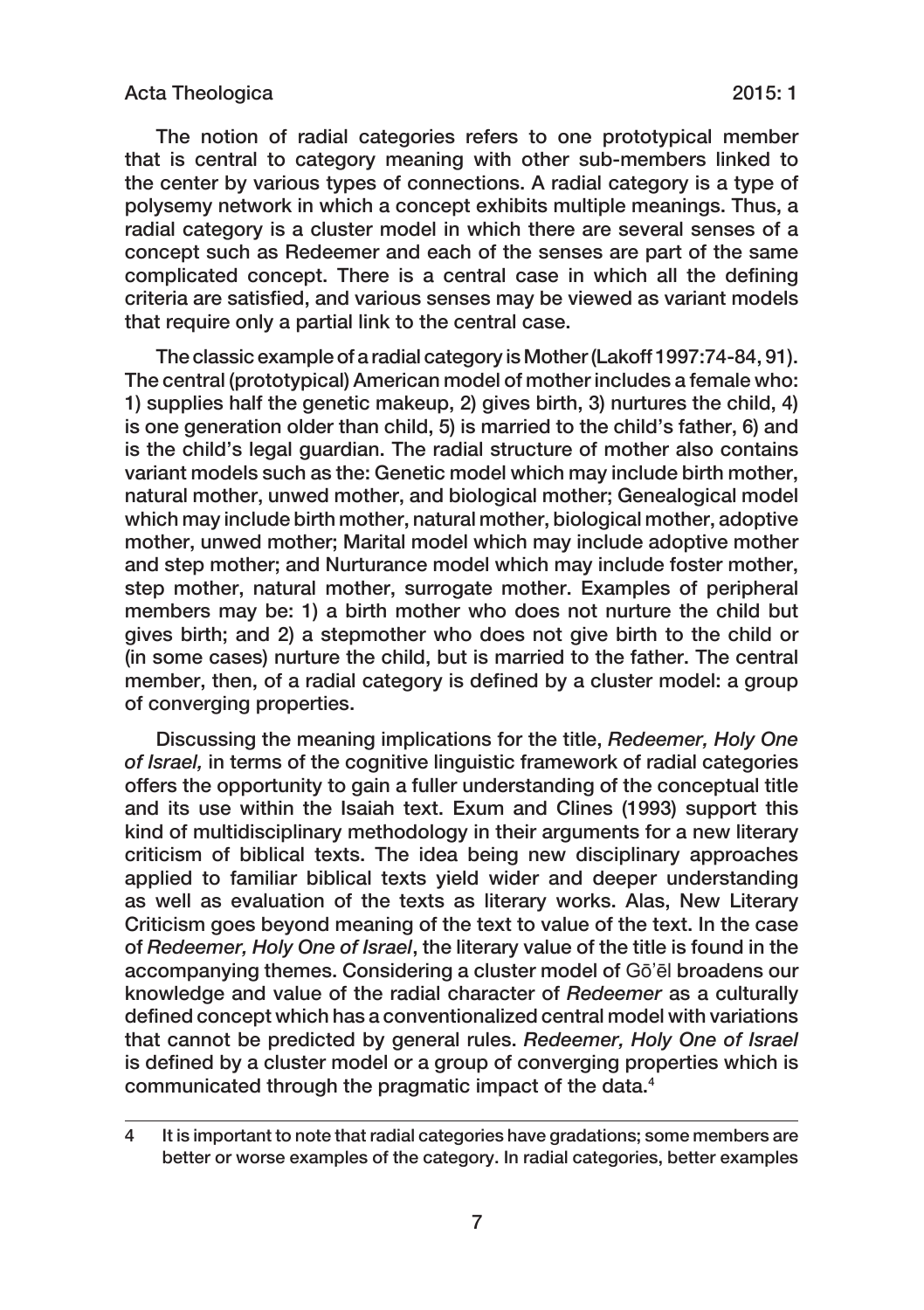Yahweh as Holy Redeemer of Israel is unique in that all Other<sup>5</sup> pales in comparison to his holiness. Exodus 15:11 and 1 Samuel 2:2 declare the holiness of God cannot be matched. The people of Beth Shemesh wonder aloud, 'Who is able to stand before Yahweh, this holy God?' Isaiah answers that it is those whom the divine Redeemer has chosen to share in his holiness which are his chosen people, Israel. Isaiah alone uses the descriptive phrase, *Redeemer, the Holy One of Israel*, in reference to Yahweh.6 Delitzsch (1892:182) commented that the phrase *Holy One of Israel* forms an essential part of 'Isaiah's peculiar prophetic signature.' *Redeemer* as the first term in this compound title of Yahweh is utilized in the second part of Isaiah's prophecy whereas the second title, *Holy One of Israel*, somewhat characterizes the book as a whole.7 The focus of Isaiah on holiness and righteous judgment are endemic themes which begin from the start and continue throughout his prophecies. The theme of redemption becomes prominent in Deutero‑Isaiah coupled with qādôš although the prophet has prepared the reader for this theme as early as 35:9 when Israel is referred to as *the redeemed* and in verse 10 with the parallel verb pādâ, *and the ransomed*. 8

are considered more central and have more features of the prototypical case and worse examples are less central members of the category and lack one or more of the properties that define the prototypical member. The central case of a category defines the concept of the category on which the extensions are based.

- 5 World view theorists from the field of Anthropology such as M. Kearney (1984) and R. Redfield (1953) propose 7 universal world view categories: Self, Other, Relationship, Classification, Causality, Time, and Space. Other is all that is not Self and includes such entities as Earthly Other, Community Other, and Supernatural Other.
- 6 ואל קדוֹש ישראל occurs 6 times in the Isaiah text: Isa. 41:14; 43:14; 47:4; 48:17; 49:7; 54:5. The phrase, סְרוֹשׁ יָשׁראל is used 25 times in Isaiah alone (see Isa. 1:4; 5:19, 24; 10:20; 12:6; 17:7; 29:19; 30:11, 12, 15; 31:1; 37:23; 41:14, 16, 20; 43:3, 14; 45:11; 47:4; 48:17; 49:7; 54:5; 55:5; 60:9, 14) and just 7 times in other Old Testament books (see 2 Kegs. 19:22; Ps. 71:22; Ps. 78:41; Ps. 89:19; Jer. 50:29; Jer. 51:5; Ezek. 39:7).
- 7 Oswalt (1998:33) comments the significance of qādôš in Isaiah is without question, because it is used by the prophet as the salient defining quality of divine 'otherness'. The root, qādôš, is used 69 times with even distribution in Isaiah. Thirty eight of the uses are the substantive Holy One which is a higher percentage than elsewhere in the Old Testament.
- 8 Isa. 35:9-10: 9'No lion will be there, Nor will any vicious beast go up on it; These will not be found there. But the redeemed will walk there,10 And the ransomed of the LORD will return; And come with joyful shouting to Zion, With everlasting joy upon their heads. They will find gladness and joy, And sorrow and sighing will flee away' (NASB).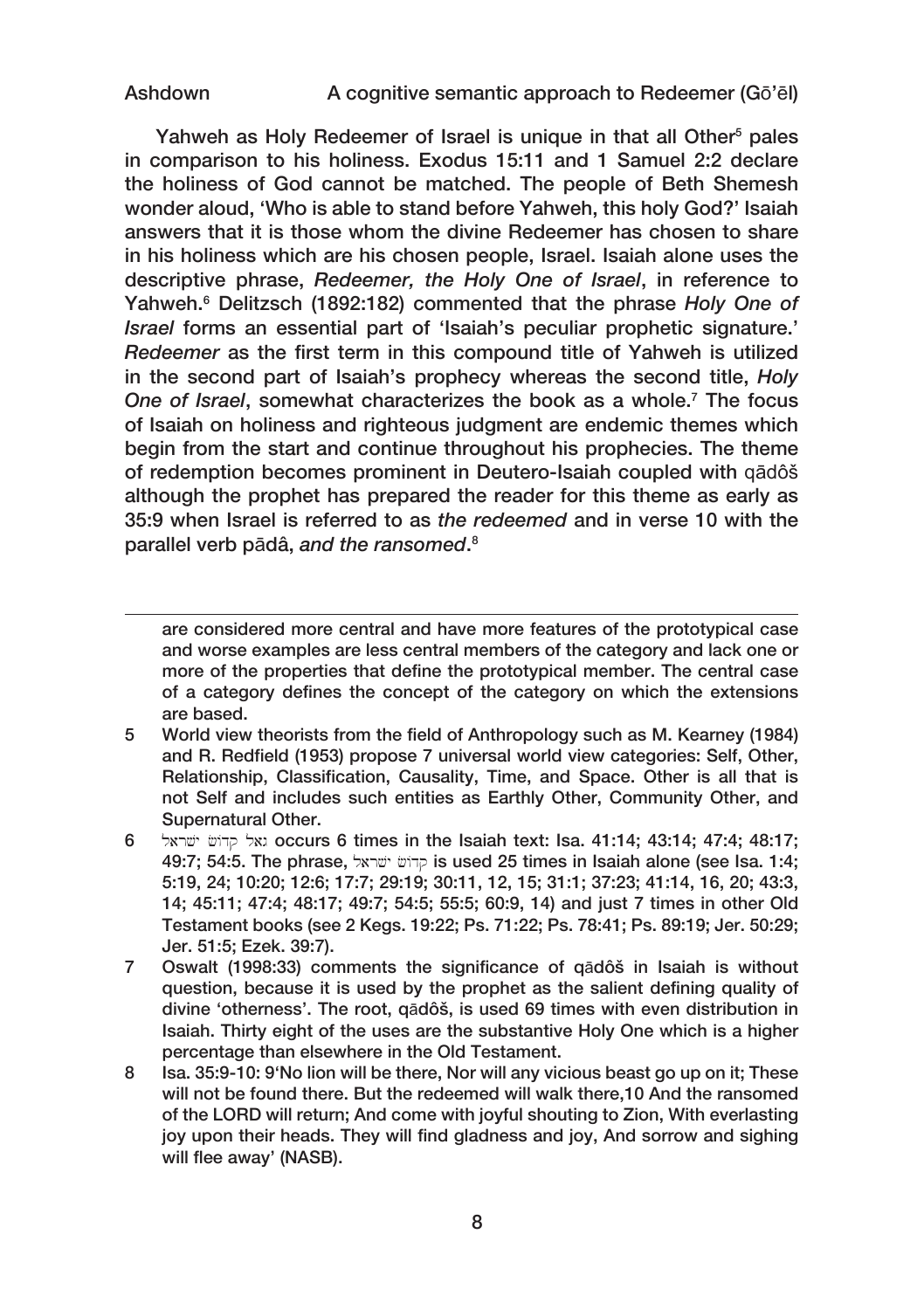| Isaiah 41                                                                                                                                                                       | Isaiah 43                                                                                                                                                                                                                                                                                                                                | Isaiah 47                                                                                                                                                                   |
|---------------------------------------------------------------------------------------------------------------------------------------------------------------------------------|------------------------------------------------------------------------------------------------------------------------------------------------------------------------------------------------------------------------------------------------------------------------------------------------------------------------------------------|-----------------------------------------------------------------------------------------------------------------------------------------------------------------------------|
| 14 "Fear not, you worm<br>Jacob, you men of<br>Israel! I will help you",<br>says the LORD; your<br>Redeemer is the Holy<br>One of Israel.                                       | 14 Thus says the LORD,<br>your Redeemer, the<br>Holy One of Israel: "For<br>your sake I will send<br>to Babylon and break<br>down all the bars, and<br>the shouting of the<br>Chaldeans will be turned<br>to lamentations."                                                                                                              | 4 Our Redeemer - the<br>LORD of hosts is his<br>name – is the Holy One<br>of Israel.                                                                                        |
| Isaiah 48                                                                                                                                                                       | Isaiah 49                                                                                                                                                                                                                                                                                                                                | Isaiah 54                                                                                                                                                                   |
| 17 Thus says the<br>LORD, your Redeemer,<br>the Holy One of Israel:<br>"I am the LORD your<br>God, who teaches you<br>to profit, who leads<br>you in the way you<br>should go." | 7 Thus says the LORD,<br>the Redeemer of Israel<br>and his Holy One, to<br>one deeply despised,<br>abhorred by the<br>nations, the servant<br>of rulers: "Kings will<br>see and arise; princes,<br>and they will prostrate<br>themselves; because<br>of the LORD, who is<br>faithful, the Holy One<br>of Israel, who has<br>chosen you." | 5 For your Maker is<br>your husband, the<br>LORD of hosts is his<br>name; and the Holy<br>One of Israel is your<br>Redeemer, the God of<br>the whole earth he is<br>called. |

|  |  | Table 1: Isaiah passages with Redeemer, the Holy One of Israel <sup>9</sup> |  |  |
|--|--|-----------------------------------------------------------------------------|--|--|
|  |  |                                                                             |  |  |

This paper suggests that the earthly office of Gō'ēl exhibits four models in the radial structure of redeemer, these are: 1) Pentateuchal Model; 2) Royal Model; 3) Marital Model; and 4) Avenger Model. These four models entail several senses of the concept the people of Israel associated with the office of redeemer and fulfilled in an earthly sense by an Israelite. The characteristics of each model will be considered in the following discussion in relation to how the components are reflected in the sacred office of Gō'ēl as executed by Yahweh (see Fig. 1). Yahweh as Redeemer is a conceptual metaphor used by Isaiah to describe the role of Yahweh in Israel's redemption. Gitay (1997) recognizes the value of Isaiah's use of metaphors for both the writer and the audience. It seems Isaiah was a forerunner of cognitive semantics with his constant use of vivid imagery of relationships through metaphoric language.

<sup>9</sup> All references in this paper use the RSV unless otherwise noted.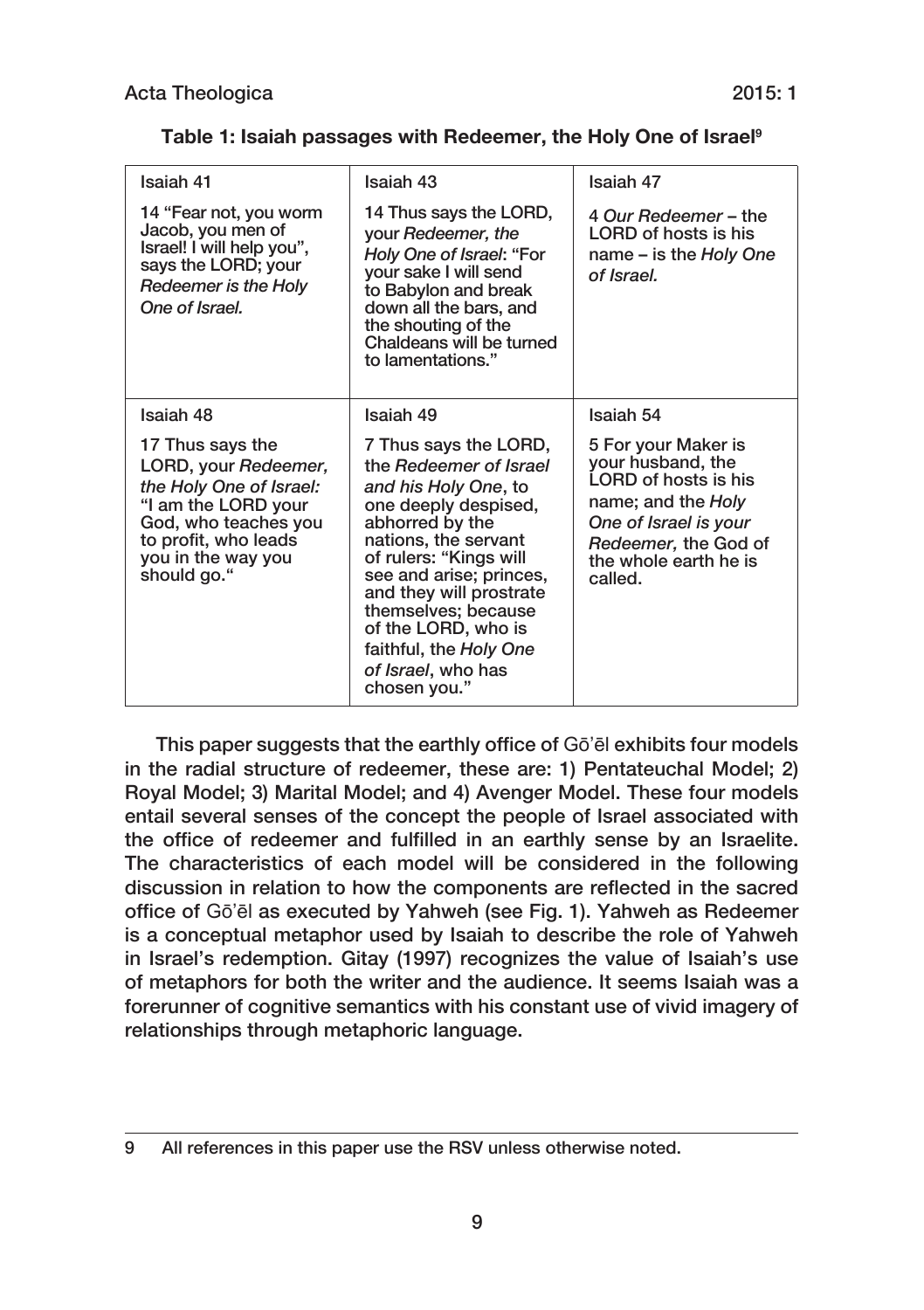

Figure 1: Comparative radial category models of Earthly Redeemer & Sacred Redeemer

An additional structural component of sacred Gō'ēl, the Holiness Model, will be proposed to suggest a five model structure for the overall category of Redeemer (see Fig. 2).

The title, *Redeemer, Holy One of Israel*, is set within thematic contexts which Isaiah has framed to communicate his message. Indeed, a number of scholars propose a macro‑literary structure for the whole book of Isaiah to be that of thematic constructs. Gileadi (1994; 2012) suggests seven thematic repetition patterns are present and organized through a chiastic structure of the book. Each thematic category uses literary features to provide category uniqueness. These literary devices include the use of common motifs associated in the first thematic category; chiasm and parallelism in the second thematic category; internal alternating patterns of chaos and creation in the third thematic category; generic features using prophetic oracles against depraved people in the fourth thematic category; dominant recurring concepts of suffering and salvation in the fifth thematic category; parallel or anthithetical expressions in sixth thematic category; and decisive contrasting portrayals of Israel and her enemies in the seventh thematic category.

O'Connell (2009) believes the overall literary form of Isaiah rhetorical strategy in Isaiah seems to be governed by the genre of covenant disagreement but this in no way ignores the variety of speech forms Isaiah uses that are not commonly associated with prophetic covenant disputations (woe oracles, judgment speeches, salvation oracles, invocation hymn, etc.).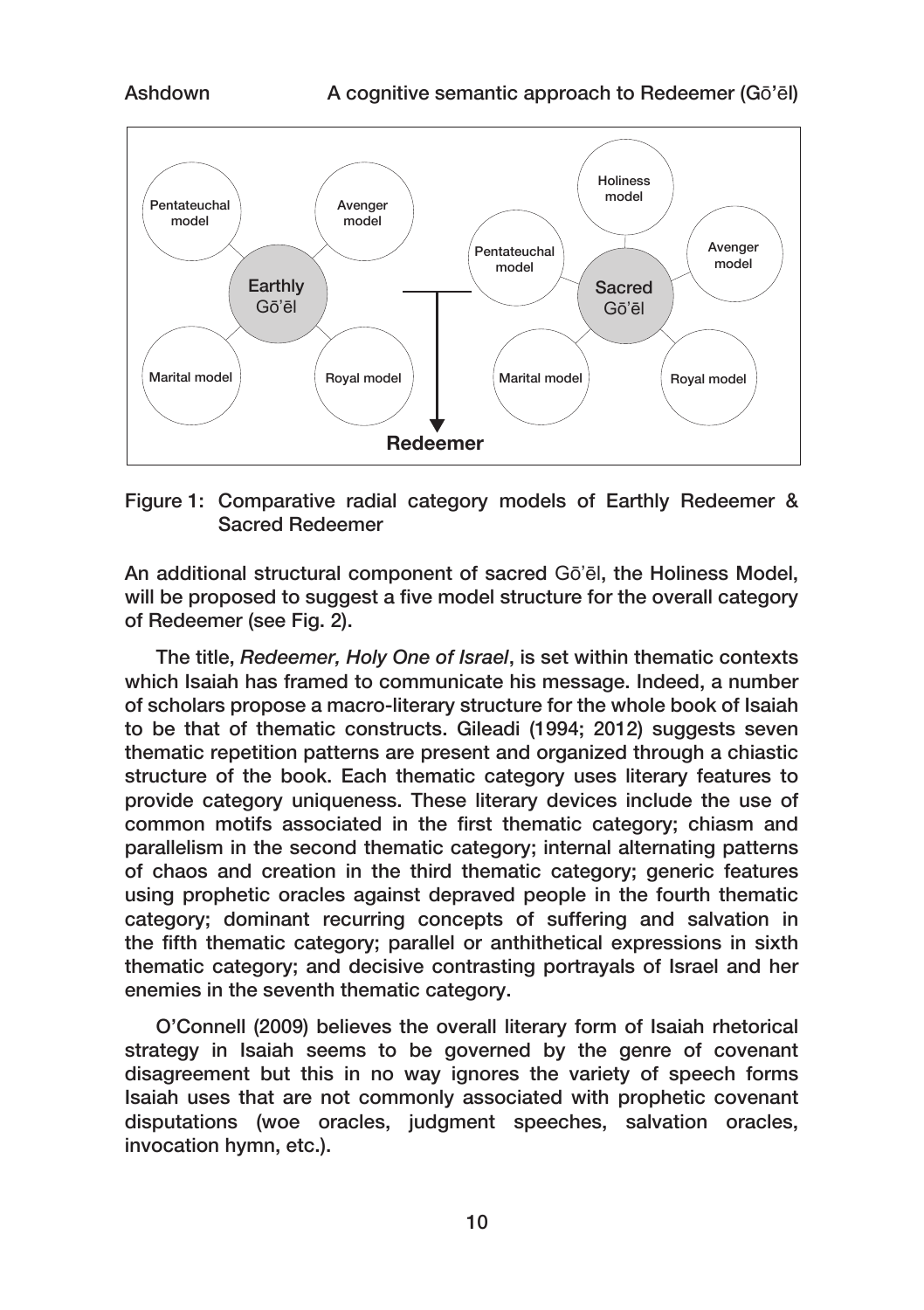The literary forms of second Isaiah are framed within the norms for prophetic speech with the predominate forms of rebuke and oracle of promise (McKenzie 1968). Elements of prophetic literature are contained in second Isaiah as well including narratives comprised of vision and hearing, tender speech of comfort and promise, stark rebukes and admonitions, and taunt songs. The title, *Redeemer, Holy One of Israel*, is one way of encompassing various themes into complimentary relationships.

Investigating the radial category nature of redeemer requires considering salient category exemplars which can be gleaned from surrounding themes in the text. Thus the organizational pattern of this paper highlights four primary themes in which the complicated conceptual senses of Redeemer are revealed. Turning now to themes in chapters 41, 43, 47, 48, 49, and 54 of Deutero-Isaiah, the first to be considered is, Yahweh the creator God rules over other.



Figure 2: Cluster model of Redeemer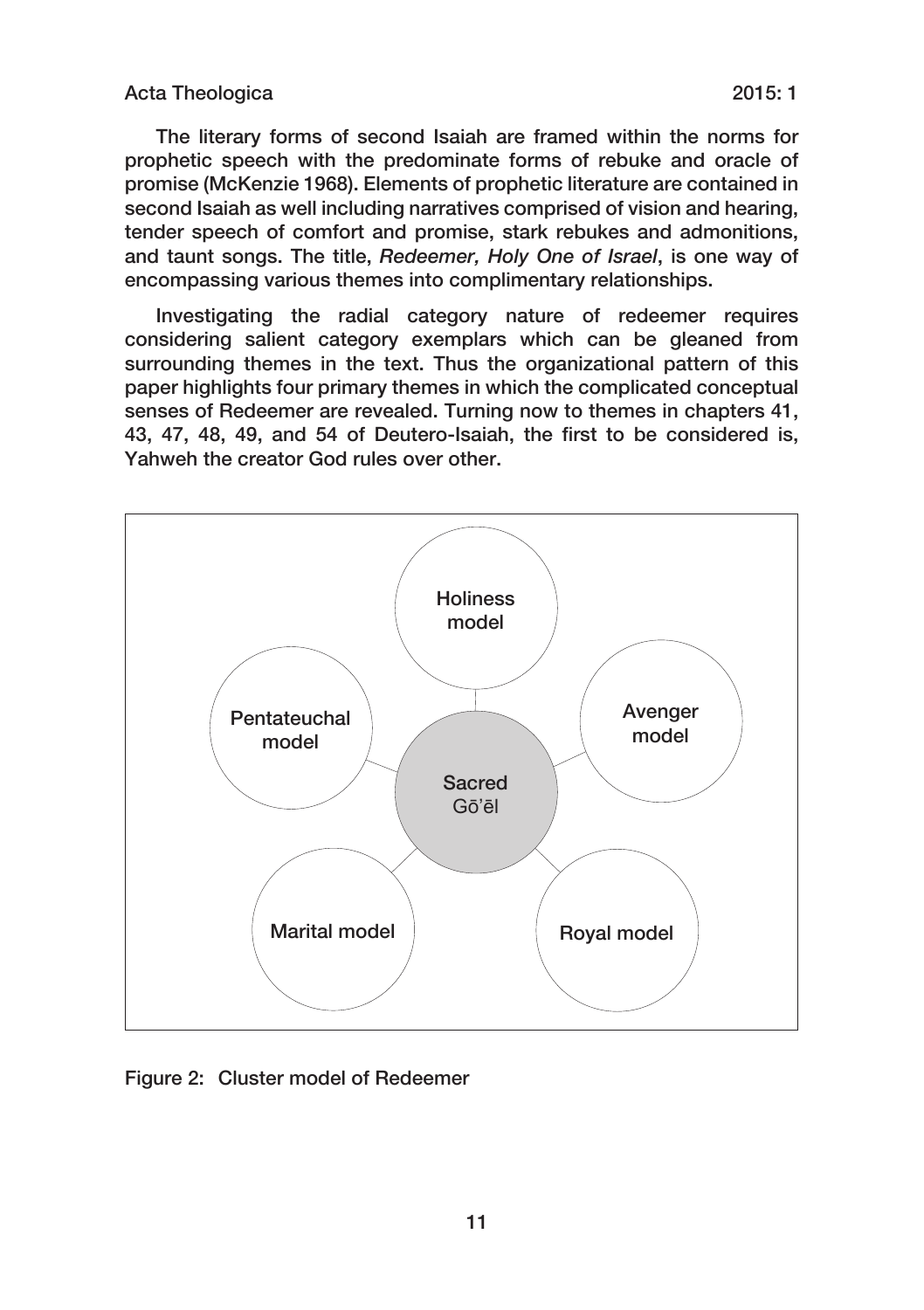### 2. THEME: YAHWEH THE CREATOR GOD RULES OVER OTHER

Isaiah 54:5 declares the *God of the whole earth* is holy, qādôš. Central to the meaning of qādôš is the notion of purity and this purity sets one apart from created Other. The image is one of Creator God high and lifted up above his created, incomparable in his power and purity, and with the ability to create and sanctify whatever is his pleasure. He is the quintessential Redeemer separate and transcendent from lowly man because of his divine holiness. This sacred divine otherness separates the Creator from created Other.

The title, Gō'ēl, Qādôš Yiśrā' ēl, signals divine responsibility and authority in the relationship between Yahweh and his people. Creator God is both holy and separate yet permanently bonded to Israel. By placing the terms in construct, the author signals a paradox in which Yahweh, the Separate One, belongs to Israel. Redeemer, the Holy One of Israel as a unified divine title suggests qualifying the relationship between the divine Redeemer and Israel with different possessive meanings: 1) Israel is the property of Gō'ēl, Qādôš Yiśrā' ēl; 2) Gō'ēl, Qādôš Yiśrā' ēl is ruler over Israel; and 3) Israel is dependent on Gō'ēl, Qādôš Yiśrā' ēl.10 It is the first of these possessive meanings which reflects the theme here. Yes, Yahweh belongs to Israel; nonetheless, Israel belongs to her Redeemer. The Holy Redeemer retains ownership of his covenant people as his property which is perhaps a reflection of his sovereignty and a trait of his divine otherness.

The notion of authority is a central feature of an earthly Gō'ēl. The male kinsman serving as the head of the kin group possessed legal and moral authority by virtue of his generational position and social position of greater wealth than most members of the clan. In general a kinsman‑redeemer exhibited good character and acted in a responsible manner toward his duties as family patron (see Fig. 3). Thus authority and elevated social position as patron was tempered by duty and responsible active leadership.

<sup>10</sup> D. Henne (1999) supports this view in his treatment of the title in his preliminary version of *Translator's Notes on Isaiah, Appendix 1: Some key words in the books of the Old Testament prophets*, unpublished manuscript.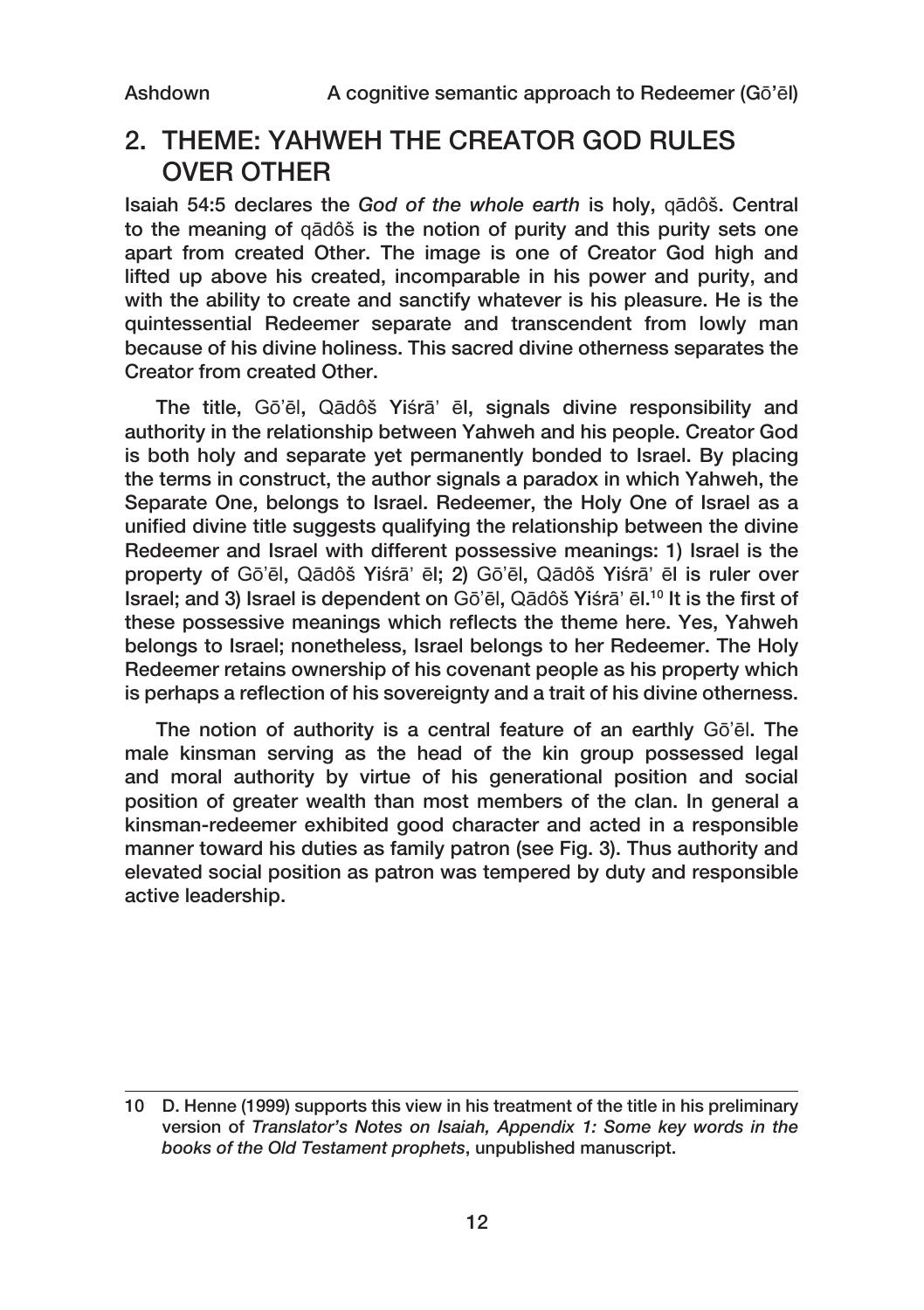



Figure 3: Central model characteristics of Earthly Redeemer in the Old Testament

## 2.1 Establishes divine authority as redeemer

Isaiah wisely establishes the authority of the Sacred Redeemer as Creator God who, as the *Holy One of Israel*, rules with absolute authority over the created world. This holy Gō'ēl is the one who *laid the foundation of the earth* (Isa. 48:13), commands nature (Isa. 41:18‑19; 43:20; 49:11), and created man (Isa. 41:4; 43:1; 54:5). The *Maker* (Isa. 54:5) of Israel has cosmic authority behind his duty to Israel as her *husband* (Isa. 54:5). The Creator pledges his commitment to his people as a husband does to his wife. No one is able to challenge the divine Redeemer for no Other exists with higher authority either in direct relationship with Israel or in the cosmic realm. The will and intentions of *Redeemer, the Holy One of Israel* will be done because, as *with the first and with the last* (Isa. 41:4), Yahweh has and will continue to direct history. He is Israel's kinsman‑redeemer over the course of history and has not only *formed and made* (Isa. 43:7) Israel but has always directed events and rulers in her redemptive journey.<sup>11</sup> Isaiah 48:12 also depicts Creator God as the One who is *the first* and who is *the last*. He is the one and only God commanding the universe and here calls Israel by name.

In Isaiah 43:11, 15, Isaiah establishes Yahweh as the only possible savior (môshā'â) for Israel with two fronted first person pronouns in their long form in verse 11 accentuating exactly who is God (Yahweh) and his divine authority as Israel's covenant savior.12 However, verse 15 is fronted

<sup>11</sup> aWhAyna ynrjaAtaw /var hwhy yna from Isa. 41:4 contains a parallel 'with' that is one written form of  $\pi$  for two uses: 'I Yahweh, was with the first, and with the last; I am He.' NIV, TEV and NET translate with this meaning in mind; RSV, NASB, and NLT limit the translation to 'I Yahweh, the first and with the last, I am He.'

<sup>12</sup> 'I, I am Yahweh.'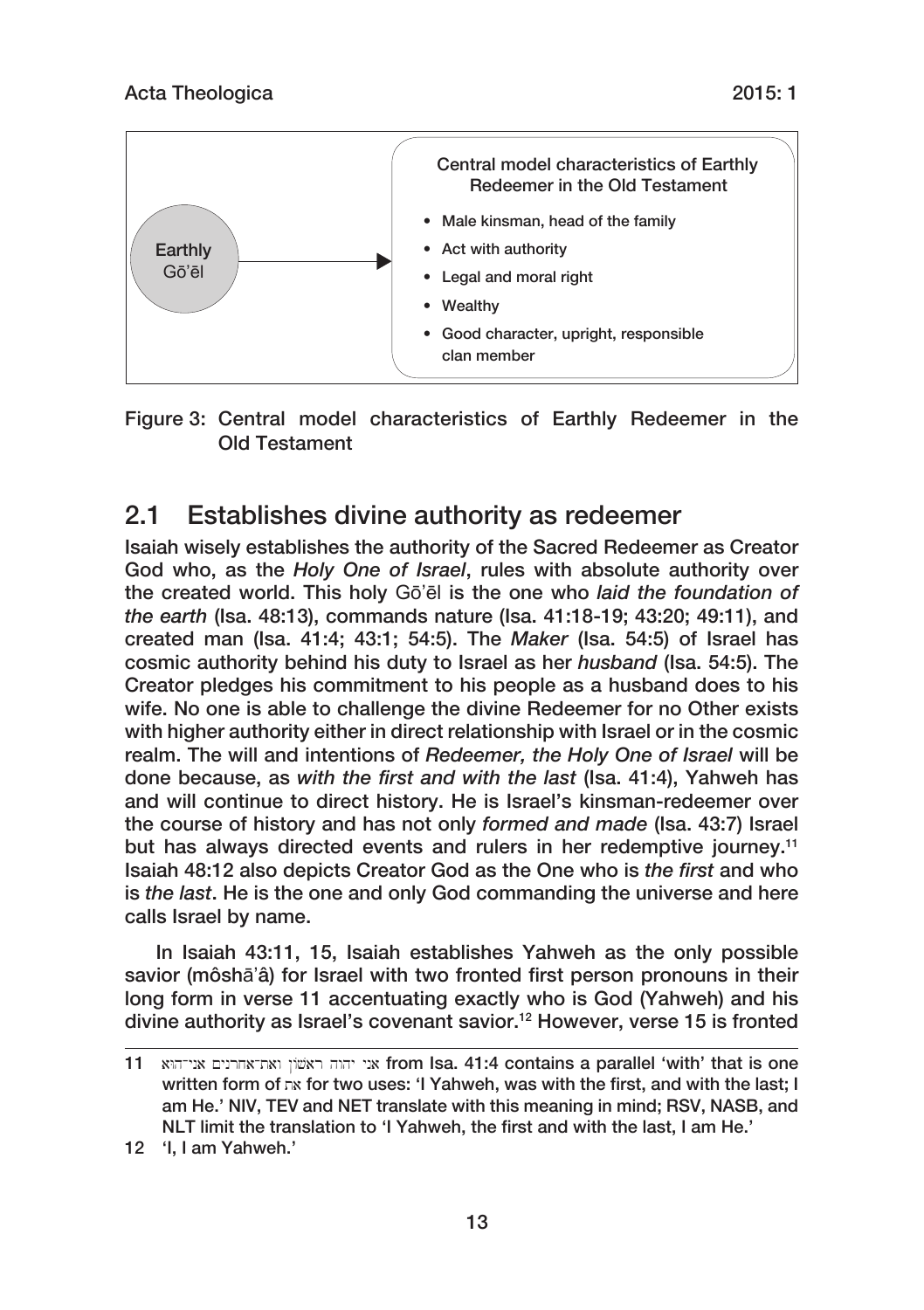with a shorter form of the pronoun, I*,* in a longer descriptive title, *I am Yahweh, your Holy One*. Yahweh is God and He is the Creator; He is the Holy Redeemer who belongs to his covenant people. By establishing the cosmological place of God in relation to Israel and the created world, Isaiah delineates divine right and authority of a sacred office to act as Holy Redeemer for Israel and the precedence of an earthly office for delivering Israel from her enemies (see Fig. 4). The Isaiah text is a confluence of two great themes, God as Holy Redeemer and God as Creator which Isaiah uses as a theological support for the redemption of Israel (Stuhlmueller 1970:101).



Figure 4: Central model characteristics of Sacred Redeemer in Deutero‑Isaiah

## 3. THEME: YAHWEH IN UNIQUE RELATIONSHIP WITH COVENANT PEOPLE

Israel as a people has been singled out of all the nations and *chosen* by Creator God to be his covenant people i.e. people of The Promise. Isaiah 41:8‑9 reaffirms Israel as those who have been *chosen* by Yahweh to share in his holiness and let this holy nature be a witness to other nations.13 The term *chosen* has inherent theological meaning reflecting some type of eternal significance. The Holy Redeemer chooses Israel as his own with a number of concepts depicting this ownership relationship in the texts under discussion.14 This choice implies he will honor their rights under the agreed upon terms of the covenant and fulfill his role as Redeemer by securing their release from Babylon. Even further, *chosen* implies it is the

<sup>13</sup> See Deut. 14:6.

<sup>14</sup> Israel as a servant of God (Isa. 41:8‑9; 43:10; 48:20; 49:3, 5‑6: 54:17); with God as husband to Israel (Isa. 54:5) and God as King of Israel (Isa. 41:21; 43:15) as subsidiary categories of servant.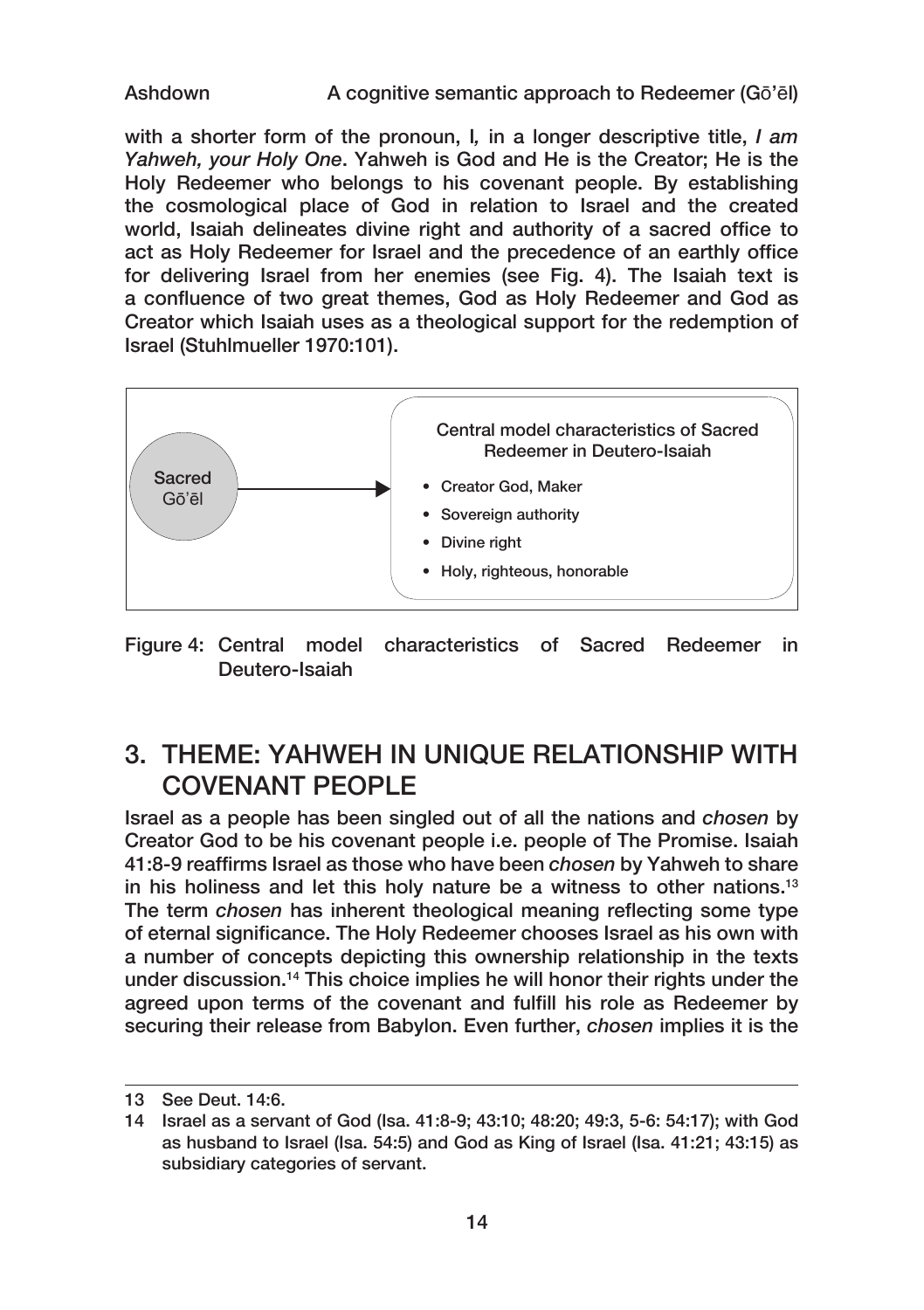#### Acta Theologica 2015: 1

sacred duty of Yahweh to *not cast*15 Israel aside but as Holy Gō'ēl redeem her in holiness as an eternal witness to his glory. The disapproval of sin does not mean God is able to reject Israel totally by leaving her in foreign bondage, casting her aside as his chosen people, or condemning her apostasy with eternal torment because any of these actions would break the covenant of Leviticus 26:44.

The Deutero‑Isaiah text surrounding *Redeemer, the Holy One of Israel* describes the covenant relationship between Yahweh and Israel in a way that reflects the pentateuchal model of earthly and sacred Gō'ēl. The earthly pentateuchal model allowed a loyal kin member to repurchase property sold in time of need or redeem property dedicated to the Lord,<sup>16</sup> free an Israelite slave sold in time of impoverishment,<sup>17</sup> and receive atonement money by offenders on behalf of the family.18 These elements correspond with the exemplars of the Sacred *Redeemer* albeit with the repurchaser motif narrowed in the sacred model to specifically refer to Israel as the property under redemption. Thus Yahweh displays his loyalty by repurchasing and delivering Israel from slavery under the Babylonians with the promise, *I give Egypt as your ransom, Ethiopia and Seba in exchange for you*19 (see Fig. 5).



### Figure 5: Comparative Pentateuchal model exemplars of Earthly Redeemer & Sacred Redeemer

19 Isa. 43:3.

<sup>15</sup> oxe may be translated to reject, despise, or refuse, RSV chooses to translate oxe in Isa. 41:9 as 'cast off': 'You are my servant, I have chosen you and not cast you off'(ולא מאסתי).

<sup>16</sup> see Lev. 25:25‑34 (redeem property); Lev. 27:11‑13 (redeem animals dedicated to the Lord).

<sup>17</sup> see Lev. 25:47‑54. Referred to as restitution of kin.

<sup>18</sup> see Num. 5:8.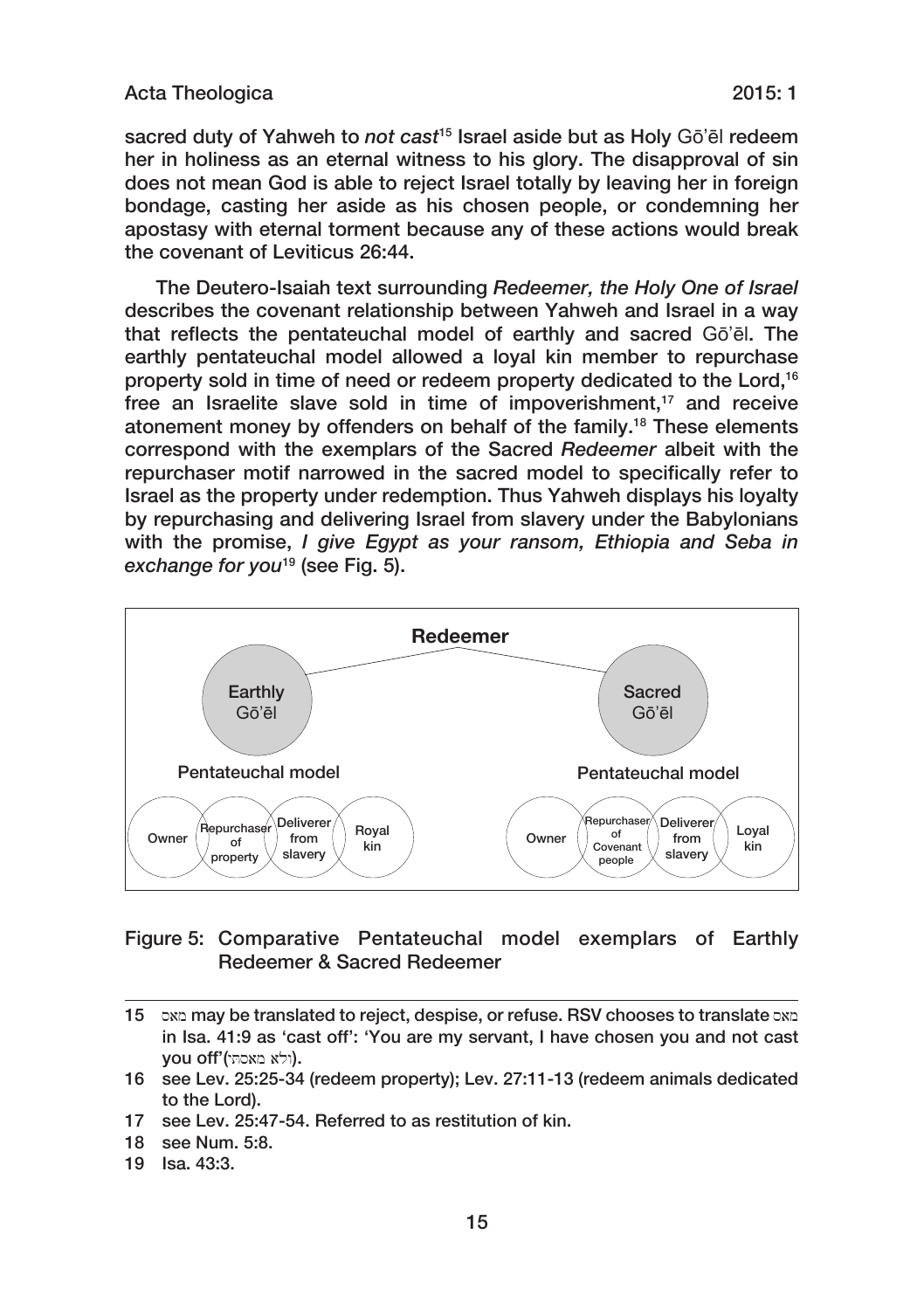In addition, these passages reveal the motivation and purpose behind the covenant. Yahweh uses the covenant with his chosen people as a tool of light to Gentile nations. In a greater universal truth, the covenant with Israel is only an example of what God intends for all people. Universally God desires all people, regardless of ethnicity or nationality, be people of his name and worshippers of his holiness.<sup>20</sup>

### 3.1 Establishes divine redemptive relationship with covenant people

Isaiah describes the redemptive relationship of the Holy Redeemer with Israel through earthly relational imagery. The covenant people have been *called by my name,*21 meaning the name of the Lord, placing them in the inner circle of Yahweh's immediate kin.<sup>22</sup> As such, the name of the Lord implied by the text is *Redeemer, the Holy One of Israel*. To be redeemed both physically and spiritually, Israel needs a legitimate redeemer with legally binding credentials. This qualification is met under the conditions of authority by the *Redeemer, the Holy One of Israel* who created and shares his name with Israel.<sup>23</sup> Israel then is not only people of The Promise but also people of The Name. To share the name of Yahweh is to be a *servant* ('ebed) of God with the concept of *servant* itself displaying different senses within the Isaiah text.

The Holy Redeemer calls Israel by his holy name to be his *servant* ('ebed). Indicative of Old Testament times, a worshipper of any god was considered a servant and one devoted in ritual acts required to honor their deity. Israel as a servant of Yahweh was obliged by duty to worship and honor the Lord in word and deed.<sup>24</sup> There are several nuances of meaning associated with 'ebed and patron. A servant is not only dependent on his lord but also subjugated to his authority in degrees up to total capitulation

<sup>20</sup> Discussed in personal communication with Dr. Andrew Bowling.

<sup>21</sup> Isa. 43:7; 48:1, 9, 11.

<sup>22</sup> Isa. 49:8 refers to the Israel's land 'heritage' from Yahweh being repopulated; and Isa. 54:17, 'heritage of the servants of the Lord.'

<sup>23</sup> Young (2000:138‑139) refers to the dilemma of explaining the birth of Israel as a nation because Yahweh essentially created the nation of Israel out of nothing through only the agency of divine grace. Perhaps Isaiah's intent here is to highlight the uniqueness of Israel's theocratic heritage since he chooses the verbs 'created' (arb) & 'formed' (rxy) also used in the creation account (Gen. 1:1; 2:7).

<sup>24</sup> See Exod. 3:12 (serve Yahweh on this mountain); Exod. 3:18 (serve Yahweh with sacrifices); II Kgs. 10:23 (serve Yahweh/serve Baal); II Chron. 35:3 (serve by celebrating the Passover); Ps. 100:2 (serve the Lord with gladness).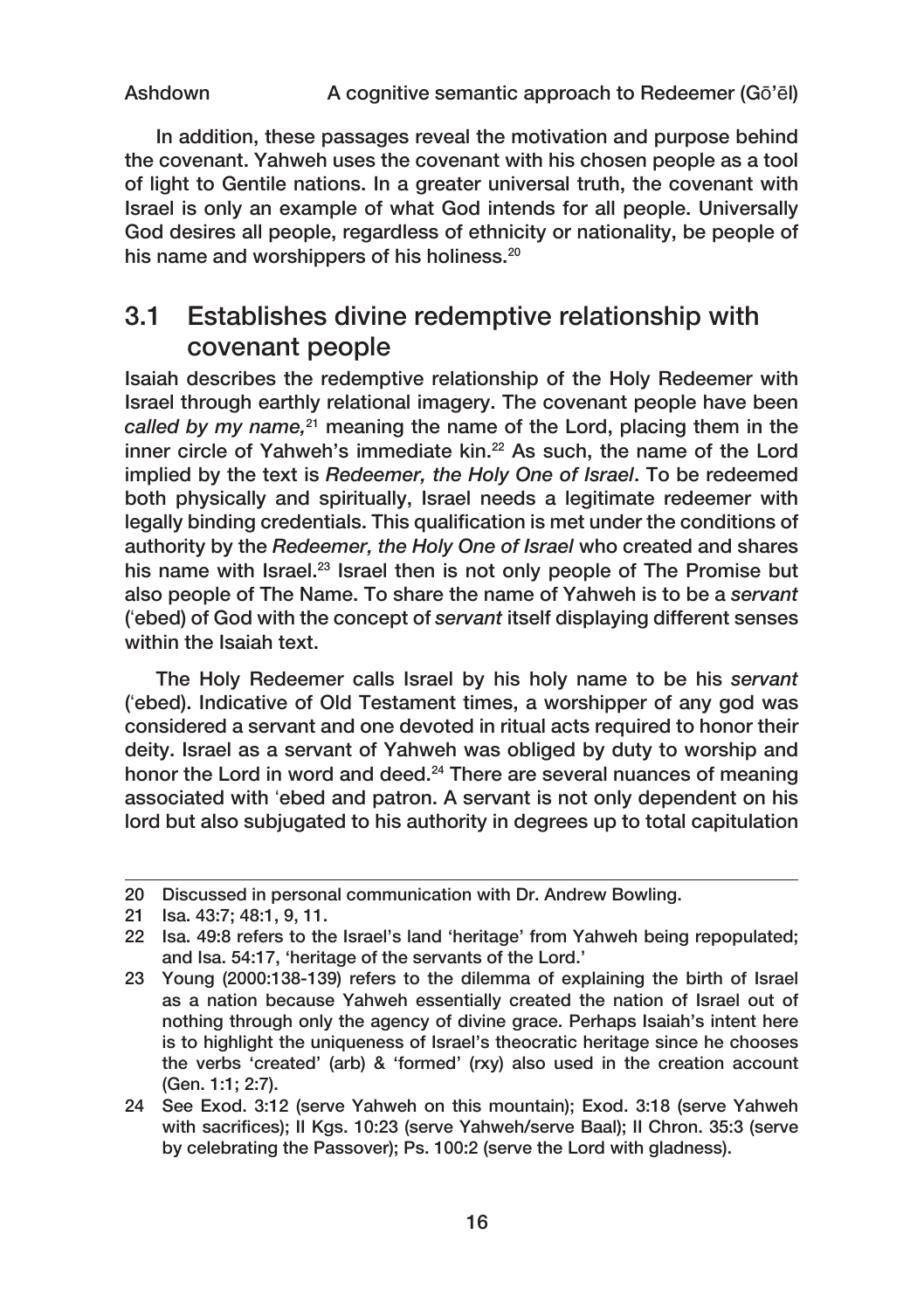#### Acta Theologica 2015: 1

including the expectation of loyalty Ringgren (1999:376‑390).25 However, in the Old Testament, the patron was bound to protect his covenant servants and provide for their welfare.26 The position of *servant* included certain rights and the exchange of trust between servant and lord (Kaiser 1980:639). Israel was then to serve her Creator by covenant faithfulness, and Yahweh upheld his covenant responsibility by acting as Israel's Redeemer, her loyal patron.

Isaiah associates the divine Gō'ēl with a royal office (Isa. 41:21; 43:15) and places the redeemed as servants who are subjects of the King. This is an example of socio‑political dependence by the servant Israel on her Holy King. An ideal prototypical king would go to great lengths to protect his people and do all within his power to provide for their welfare<sup>27</sup> (see Fig. 7). Thus in the covenant relationship, the Holy Redeemer not only rules over Israel but in addition, Israel is dependent on her Sovereign Ruler for protection.

The regal authority of the Holy Redeemer is unmatched by any other earthly kingdom; thus, he will *send to Babylon and break down all the bars* (Isa. 43:14) and return those called by The Name to his kingdom of promise. This is quite a contrast to the actions of God in Judges 2:20‑21; 3:7‑8; 10:13 where Yahweh is angry with Israel because she has not served him and the Lord withholds his political help from Israel. In these passages Israel was required to do away with idols and again reaffirm loyalty to Yahweh by complete service to him. The voice of *Redeemer, the Holy One of Israel* is quite different. Yahweh acknowledges Israel's disloyalty but offers liberation despite the fact she has been a corrupt servant. Yahweh is in a covenant relationship with his people and extends the relationship even further by taking on the role of redeemer even though Israel has ignored The Promise and brought shame to The Name by worshipping other gods. With like manner of an earthly king, the divine King promises to liberate the lowly subjects of his realm despite their disloyalty.

This may also be a general representation of servant in which a covenantal relationship is depicted between a weaker member and a stronger member in a covenant (North 1980:292). As a servant to the

<sup>25</sup> Ringgren (1999:383-384) describes עבד ('ebed) in terms of serving personal objects in various forms such as a slave serves his master (Exod. 21:6); a son serves his father (Mal. 3:17); an animal serves its owner (Job 39:9); a king serves another king (Gen. 14:4).

<sup>26</sup> See Lev. 25:42‑55; Deut. 5:15; 15:15.

<sup>27</sup> For example, the Hebrew Kingship included the role as leader in war and the one to ensure continuity of national sovereignty and liberty (Johnson 1960:204‑235).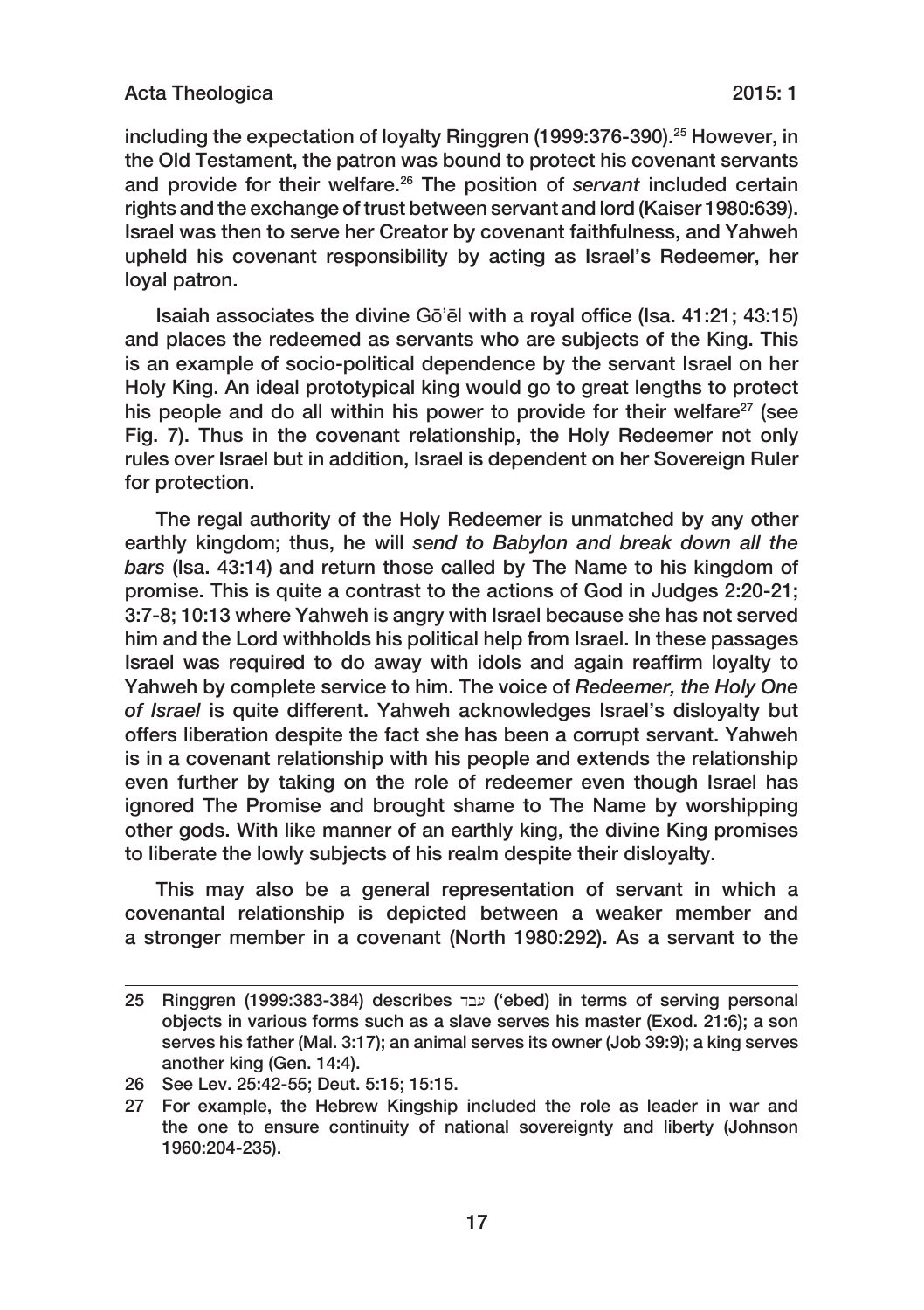Ashdown A cognitive semantic approach to Redeemer (Gō'ēl)

master, whether it be a people to their king or, as in the case of Isa. 54:5, a wife to her husband, the patron remains in a superior position to the subservient member of the pledge. In Rabbinic law, the husband was to rule from a position of authority over his wife.28 The *Maker* of Israel is also her husband, ba'al, who both owns and rules over that which is in his possession. Israel acknowledges the absolute headship of her divine Husband by entering a contractual agreement with Yahweh<sup>29</sup> (see Fig. 6). The Lord declares that his *steadfast love* or covenant loyalty is forever with his people and their offspring (Isa. 54:10). The God of the whole earth who happens to be Israel's husband rules over her with *compassion* (v. 7‑8,10).



Figure 6: Comparative marital model exemplars of Earthly Redeemer & Sacred Redeemer

## 3.2 Establishes divine redemptive promises with covenant people

One of the most powerful promises in the covenant relationship is scripted in Isa. 49:3, '*And he said to me, "You are my servant, Israel, in whom I will be glorified*."'30 Israel has been disloyal to her honored place as one chosen to be the servant of the Creator. Yet, to be called *my servant, Israel* as in Isa. 41:8; 43:10; 49:3 is to be recognized with an honorific title by the Holy Redeemer. Glory is associated with people of high status such as a king who by their very office command authority and honor. Yahweh is viewed

30 ויאפר לי עבדי־אתה ישראל אשר־בד אתפאר

<sup>28</sup> see Gen. 3:16.

<sup>29</sup> For further discussion on the relationship between man and woman, see Wolff (1996:166‑176).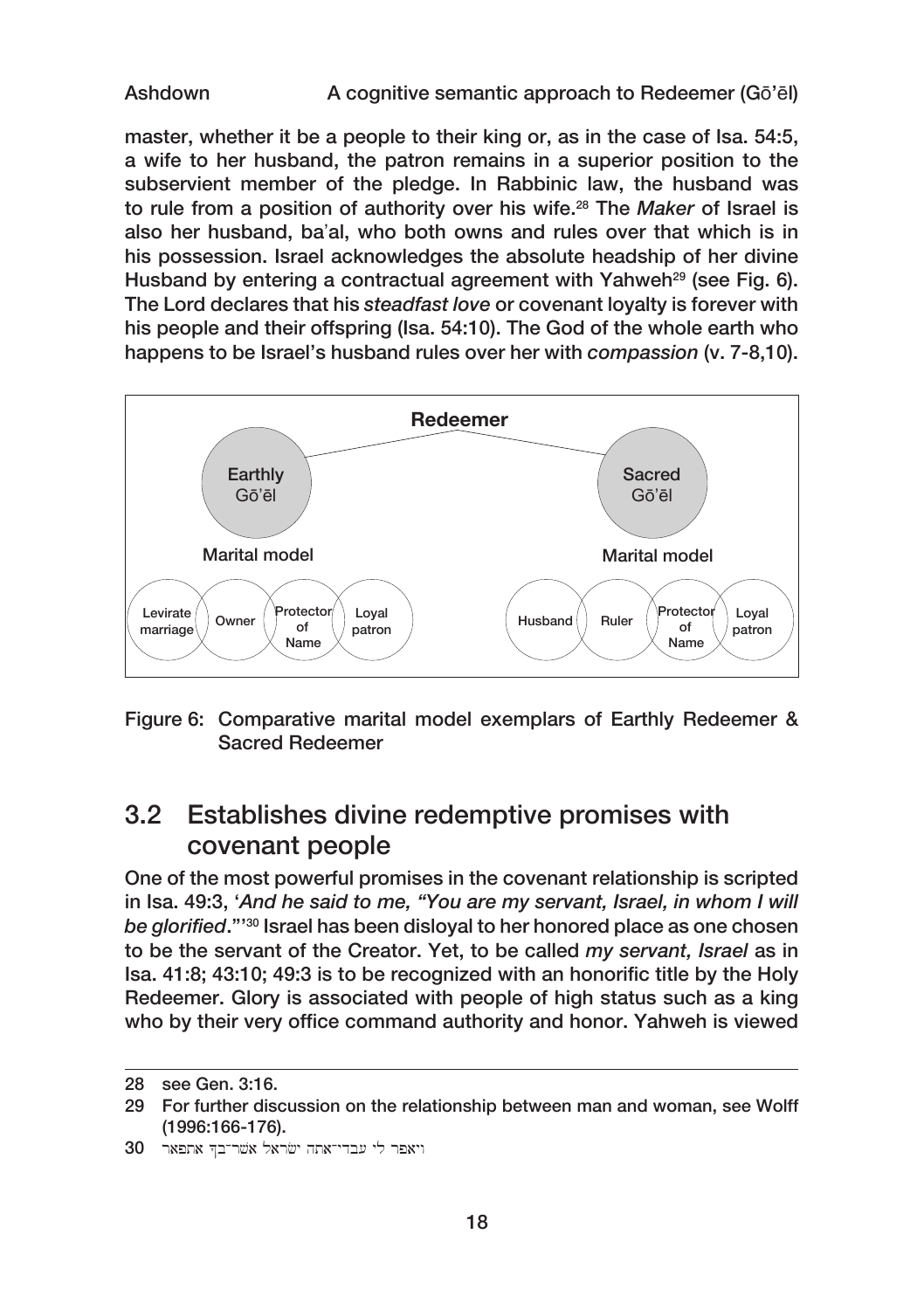in the splendor of his holiness and will not share this glory with any Other (Isa. 48:11) except his chosen servant. The promise of God manifesting his glory in Israel encompasses a great many residual promises in the text.

The prototypical servant will behave toward his lord in a way befitting the obligatory homage; nonetheless, Israel has sinned by dishonoring Yahweh through *swearing by the name of the Lord, and confessing the God of Israel, but not in truth or right* (Isa. 48:1). The reputation of Israel is not only at stake but also her King and Lord who happen to be her kinsman‑redeemer. As sacred Gō'ēl, Yahweh assumes a kingly role which includes the title of Protector from shame that corresponds with the earthly royal model of king, the Protector from physical harm. Both the earthly and sacred royal models of Redeemer include similar exemplars such as Protector, Liberator and Loyal Patron (see Fig. 7).



Figure 7: Comparative royal model exemplars of Earthly Redeemer & Sacred Redeemer

The redemptive promises are as much for Yahweh as they are for his people. It is for his own sake he redeems Israel, and Isa. 48:11 marks the phrase *for my own sake* for emphasis by repeating it (Isa. 48:11). A redeemer cannot let his servant be shamed because the shame continues forward until resting on the redeemer himself. The notion of glory carries with it the idea of reputation which has much significance for one at the top of a sacred and/or earthly hierarchy. Because He will not allow his name to *be profaned* (Isa. 48:11), Yahweh will not allow his people to *be put to shame* (Isa. 49:23). The name of God profaned is antithetical to his name as the *Holy One of Israel*. He is holy and his holiness cannot be violated in the sense of being compromised else wise the reputation of Yahweh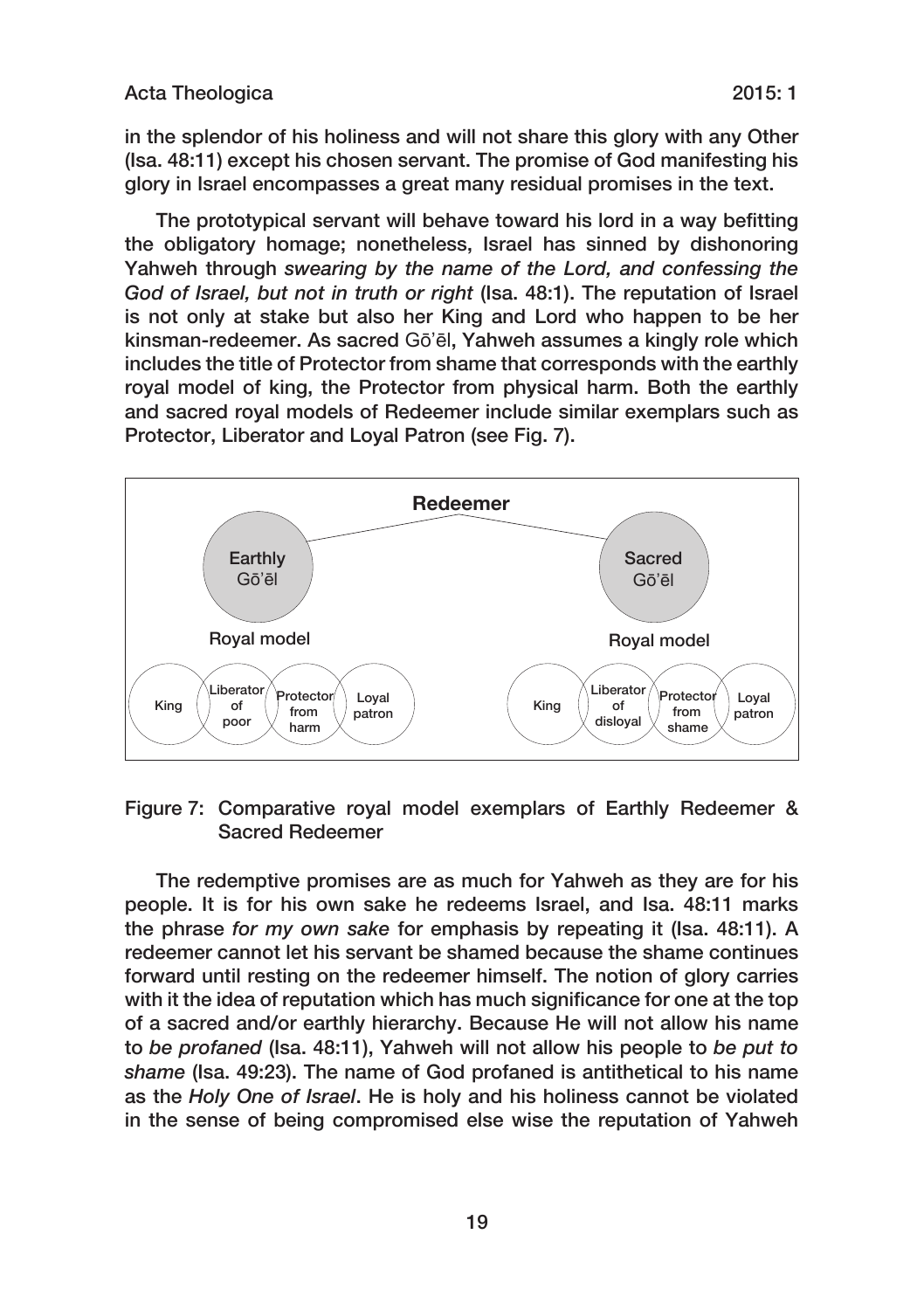as Creator God among the nations would be diminished. The glory and holiness of Yahweh would lose divine authority among man.

The *Holy One of Israel* must demand holiness from his servant which can only be met through the work of mercy and redemption He alone can provide as Sacred *Redeemer*. He will restrain his punishment because of his *name's sake* and not dishonor his name by breaking the covenant. Further, he must redeem Israel from her earthly and spiritual plight and restore her as a nation and his people. It is his divine holiness that implores Yahweh to act as sacred Gō'ēl and redeem Israel. He is the King of glory<sup>31</sup> deserving of reverence because of his position as Creator God and his pure holy character. It is his holiness that compels Yahweh to compassionate action as Redeemer.32

### 4. THEME: YAHWEH THE JUDGE OF ENEMY NATIONS

The repeated use in Deutero‑Isaiah of *Redeemer, Holy One of Israel* announces the certainty of punishment for Babylon just as it reinforces the promise of deliverance for Israel. Acting as the Gō'ēl, Qādôš Yiśrā' ēl does give impetus to the divine enactment of *vengeance* referred to in Isaiah 47:3 and the accusatory tone found in Isaiah 41, 43, 48, 49, and 54. The judgment of Yahweh will fall on enemy kings and princes so that *they will prostrate themselves* before Israel and her God (Isa. 49:7) and *with their faces to the ground they shall bow down* to the people of The Name (Isa. 49:23). Why? Because Yahweh reassures his people that *I am the Lord, your Savior, and your Redeemer, the Mighty One of Jacob* (Isa. 49:26) and as such *I will contend with those who contend with you* (Isa. 49:25) and *those who strive against you will be as nothing* (Isa. 41:11). It is to the notion of contend (strife, oppose) we now turn our attention.

According to Limburg, *contend* (rîb) is used in three separate Old Testament settings: 1) the court setting at the gate; 2) the formal religious setting; and 3) the setting of international relationships.<sup>33</sup> Rîb in the context of Isa. 49:25 refers to the cultic setting in which Yahweh as the subject of the verb serves as the defender for his covenant people. The

<sup>31</sup> See Ps. 24 :8‑10.

<sup>32</sup> Weinfeld (1995:34) suggests the terms 'righteousness', 'salvation', and 'glory' are synonyms in Deutero‑Isaiah.

<sup>33</sup> For court setting, see Exod. 23:2‑3, 6; II Sam. 15:2, 4. For formal religious setting see Ps. 35:1; Micah 7:9. Limburg (1969:291-305) argues the narrative in Judg. 10:17‑11:11 describes Jephthah negotiating a settlement with the Ammonites through a series of back and forth accusations (rîb). This illustrates an international legal process between two parties in a tumultuous relationship.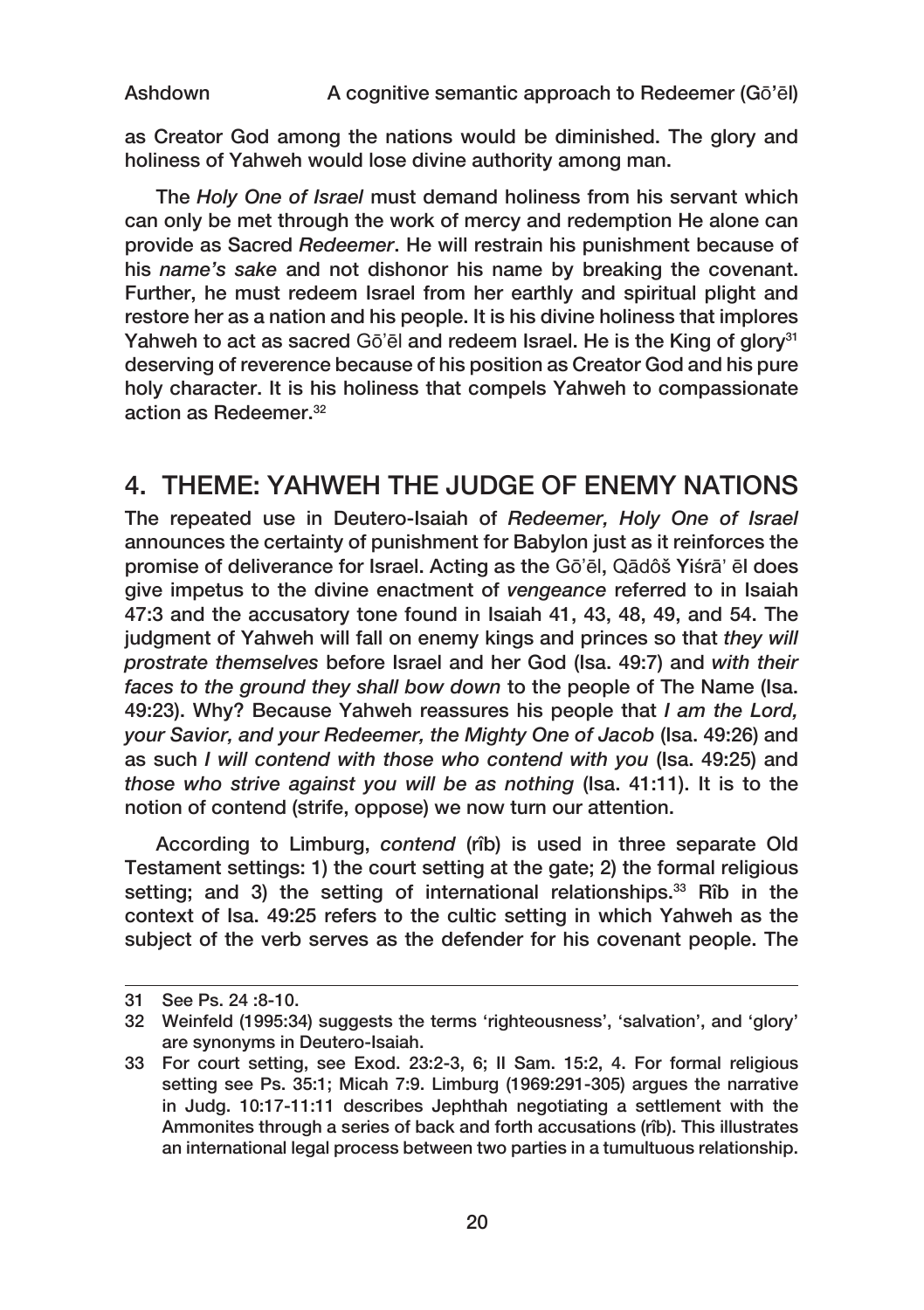### Acta Theologica 2015: 1

Holy Redeemer has the customary legal right to act as an advocate for Israel and oppose those who oppose her. Even though it is Israel who has broken the covenant, Yahweh issues an accusatory consequence against Israel's oppressors in verse 25‑26 whom he allowed to vanquish his chosen people in the first place (Isa. 47:6). The divine declaration from *Redeemer, the Holy One of Israel* is *those who strive* (rîb) *against you will be as nothing and will perish* (Isa. 41:11).34 *Our Redeemer*, the personal *Holy One of Israel*, promises vengeance in Isa. 47:3‑4.

It is not only the living captives that cry out for deliverance, but those who lost their lives at the hands of the enemy nations. A person's blood will cry from the ground as long as it remains uncovered<sup>35</sup> in place of the testimony by a witness to the crime. $36$  Isaiah 47:3 warns Babylon that *your shame will be seen*; in other words, the disgrace of your actions are not covered over but are publicly known by all. Hence, those trampled become the evidence that condemns and ushers in the promise, *I will take vengeance*. These are most chilling comments, and, in today's vernacular could be literally taken as, 'Be afraid. Be very, very afraid.' Whereas Israel is promised to share in Yahweh's glory and honor, Babylon receives an antithetical promise of dishonor and shame that are a product of divine judgment by an avenging God.

### 4.1 Establishes divine redemptive role as avenger

While the Holy Redeemer is a friendly Gō'ēl to his chosen people, on the other hand, Yahweh may be viewed as an unfriendly Gō'ēl toward enemy nations (see Fig. 8). A unique point in the pattern of Gō'ēl in Deutero-Isaiah is the Lord as an avenger taking revenge on Israel's murderous captors (Isa, 47:3).<sup>37</sup> The earthly office of Gō'ēl maintained a role of blood avenger (Gō'ēl haddām) in which the kinsman-redeemer had the legal authority to determine guilt or innocence in the death of a clan member.38 It did not matter if a family member had been killed accidentally or with premeditated thought because the appropriate restitution exacted by a kinsman-redeemer was capital punishment. Someone guilty of

<sup>34</sup> Interestingly, the use of lag in verse 11, 'our Redeemer' or 'our Vindicator', may be considered a parallel of ריב in such cases as 'defend your cause'. Culver  $(1980:845)$  gives Job 19:25, 'my Redeemer'  $(\forall x)$ , as an example of the parallel  $e$ xpression to 'defend your cause' (ריבה ריבה) with an example found in Ps. 74:22.

<sup>35</sup> See Gen. 4:10; Job 16:18; Ezek. 24:7‑8.

<sup>36</sup> See Morris (1955/56:77‑82).

<sup>37</sup> Also found in Isa. 34:8; 59:17; 61:2; 63:4 as 'the day of the Lord's vengeance.'

<sup>38</sup> Examples of Gō'ēl haddām include: Num. 35:19; Deut. 19:6; Jos. 20:3; and II Sam. 14:11. By custom, the duty fell to the closest consanguineal male relative beginning with the son, then brother, and so forth (see Lev. 25:47‑49).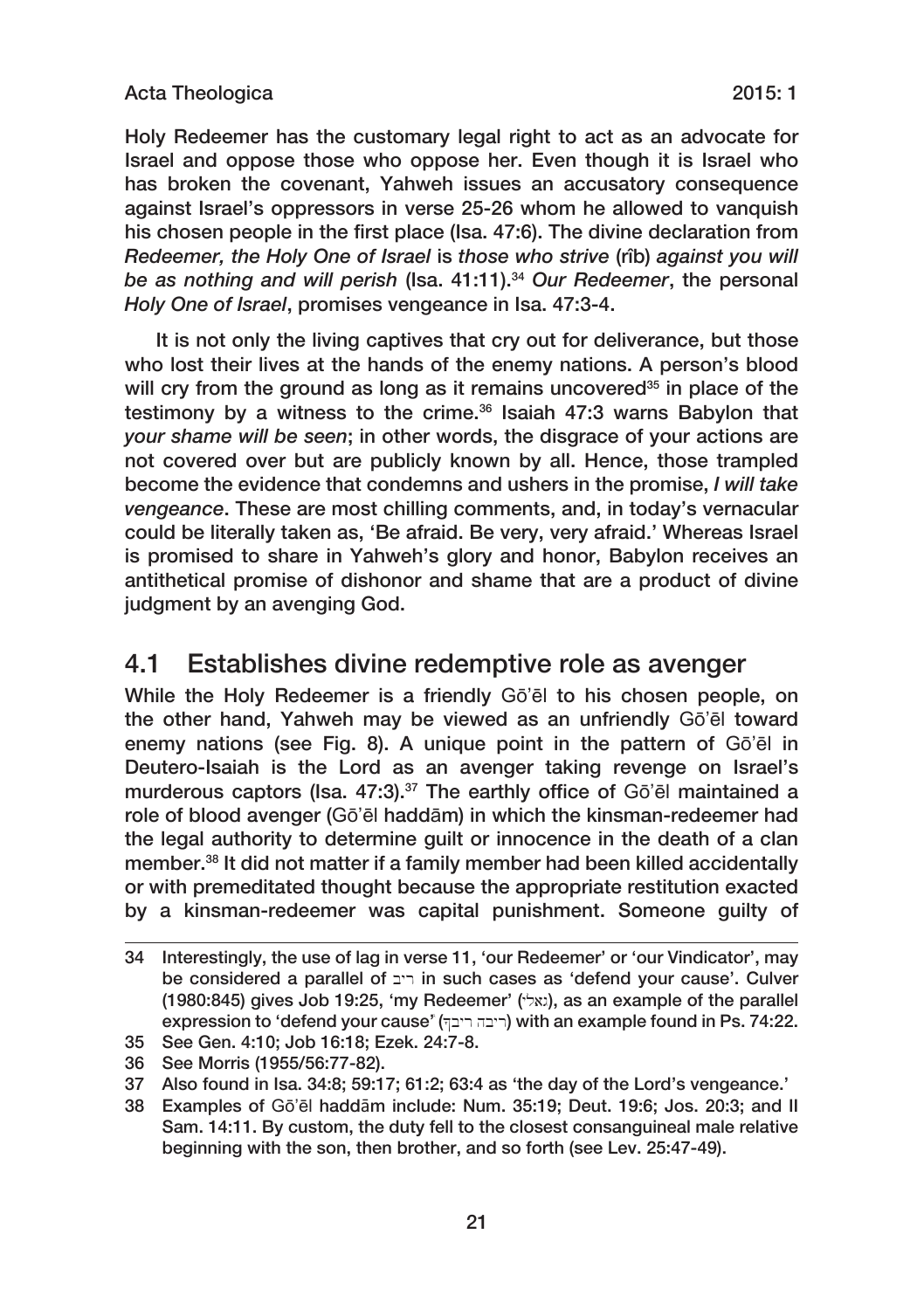taking the life of another would be tracked down and killed by the loyal kinsman‑redeemer if the guilty party fled instead of facing his accusers. It was the responsibility of the community to provide protection for the offender in places of refuge for accidental deaths.<sup>39</sup> In any case, a life for a life was the norm.<sup>40</sup> As with most customary corporal roles, the mere social office of a Gō'ēl was a deterrent to murder since the offender could expect equal retribution.

While generally the focus of divine wrath in the Old Testament is to highlight divine mercy, Isaiah 47 is the exception.<sup>41</sup> Chapter 47 is addressed to the Babylonians and thematically mocks their so called victory over Israel and sets forth in what way the Holy Avenger will judge their wickedness. Divine judgment will be as severe as the enemy inflicted on Israel and according to the righteous character of Yahweh as Israel's loyal kin; hence the promise, *I will take vengeance, and I will spare no man (Isa, 47:3)*.<sup>42</sup> The Holy Redeemer must act with vengeance against Babylon in order for the theme of mercy toward his chosen people to have complete meaning in chapters 41, 43, 48, 49 and 54. Restoration of the vanquished requires vindication, and vindication demands inflicting punishment on those guilty by repaying their behavior in kind (Isa. 54:17).

Thematic tendencies for the concept of *Redeemer, the Holy One of Israel* seem to support a twofold understanding of the term *righteous*. One aspect of meaning for **Ṣ**edeq is the positive action of deliverance and salvific purpose which will be discussed later and secondly, a punitive judgment issued by the divine as Holy Avenger.<sup>43</sup> The enemy nations are *an abomination* in their idolatry (Isa. 41:24) and *secure in their wickedness* (Isa. 47:10). This security carries with it a careless confidence so much so that the Babylonians are deceived into believing they can crush the people of Yahweh with no reprisal for their cruelty.

Isaiah 47:6 speaks of the enemy captors as showing Israel *no mercy* (rahămîm). Rahămîm brings together the verb, rāham meaning 'to have compassion' and the noun, rāḥamā meaning 'womb'. The verb, rāḥam, includes a connotation of man's intuitive sense of mercy toward fellow

<sup>39</sup> See Num. 35:11‑13, 25.

<sup>40</sup> See Gen. 9:6; Num. 35:30‑31.

<sup>41</sup> In his discussion of  $p_i$ , Smick (1980:599) expressed the opinion that God as redeemer would not truly be holy if he allowed sin to go unpunished. God must be a God of vengeance 'for his mercy to have meaning'.

<sup>42</sup> Lipinski (1999:4) comments the practice of revenge  $(p)$  by a Gō'ēl haddām was meant to ensure respect for both the life of the slave and the life of the master since the harm of either could be avenged.

<sup>43</sup> See Whitley (1972:469‑75).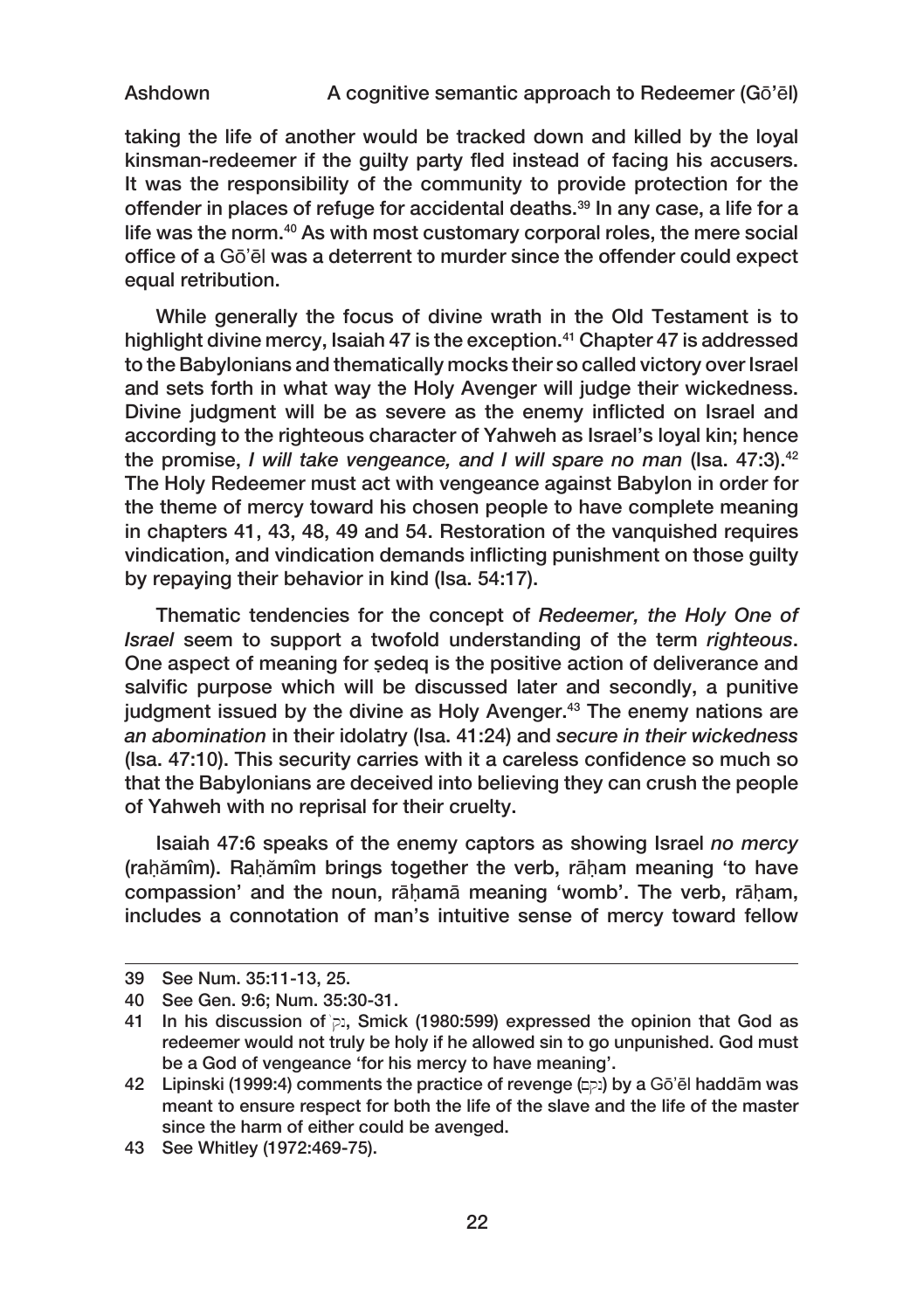### Acta Theologica 2015: 1

human beings; and the noun, rāhamā, ties the physical aspect of compassion to the experience of deep emotional expression. Thus it is this natural sense of feeling a deep compassion (rahămîm) for the helpless that Babylon does not exhibit (Coppes 1980:841). What has been taken from Israel will now be restored through divine vengeance by the Sacred Redeemer (see Fig. 8). By an act of justified vengeance, Yahweh maintains his place of supreme honor and restores the loss of personal honor Israel suffered (Pedersen 1991:389).



### Figure 8: Comparative avenger model exemplars of Earthly Redeemer & Sacred Redeemer

The sin of man whether it be a nation or single individual is without fail remembered and dealt with accordingly by God.<sup>44</sup> It is therefore no surprise the Holy Avenger intends to vindicate his people. The promise is that he will perform his purpose on Babylon (Isa. 47:14). Instead of a covenant of peace, Yahweh guarantees a covenant of strife with Babylon (Isa. 48:22). This stands in contrast to the Holy Redeemer who declares to Israel with emphatic voice, *I, I am He who blots out your transgressions for my own sake, and I will not remember your sins* (Isa. 43:25). The Babylonians however are not so fortunate because the Holy Redeemer does remember their profanity and the Holy Avenger promises in no uncertain terms, *there is no one to save you* (Isa. 47:15).

<sup>44</sup> See Exod. 20:5; 34:7.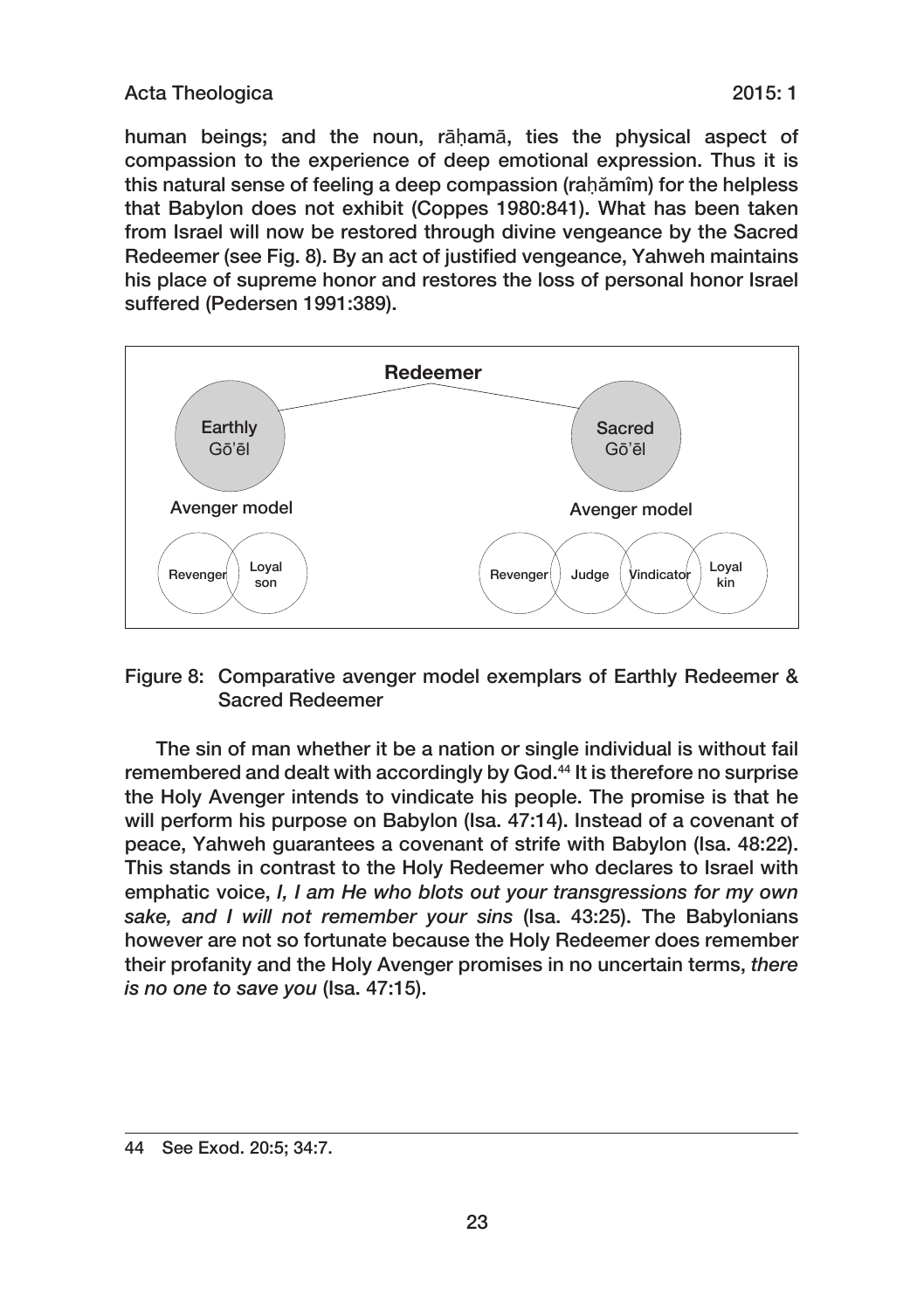## 5. THEME: YAHWEH THE CONFIDENCE OF HIS COVENANT PEOPLE

The office of kinsman-redeemer in a socio-cultural sense is a social position that exists as a tribal means of protecting clan members. It is a social confidence mechanism against the perils of life that are either self inflicted or experienced through no fault of the individual. A member of a family would anticipate someone of status from the kin group to come to their aid as kinsman‑redeemer. Pedersen suggests shame occurs when assistance one confidently expects does not happen (Pedersen 1980:242). In this case, Israel is in the helpless position of needing a redeemer, yet, because of her untenable position of political defeat, she publicly has lost honor i.e. divine prosperity and quite openly shamed. The fault lies squarely on Israel and not her divine kinsman. The source of Israel's shame is her spiritual weakness that caused the shameful worship of other gods in the place of Yahweh. The family edict had been given on Mt. Sinai and family law discussed, still Israel rejected her familial responsibility and duty which resulted in public humiliation.

The redemptive promises made by the Holy Redeemer are interwoven within the framework of *Fear not* charges in Isa. 41:10, 13‑14; 43:1, 5; 54:4, 14.45 If Creator God is your Gō'ēl, there is nothing to fear even though the circumstances seem otherwise. Isaiah lists a host of probable apprehensions and counters with statements meant to boost trust, assurance, and hope. Israel is not to be *dismayed* because *Redeemer, the Holy One of Israel* is her God (Isa. 41:10). The Holy Redeemer pledges to reverse the natural order of condemnation by bringing shame on Israel's enemies and restoring honor to Israel in place of her earned disgrace.

The chosen people need reaffirmation the Holy Redeemer has not renounced his people and the emphatic statement, *Fear Not, for I am with you*, (Isa. 41:10; 43:5), is meant to reassure Israel their breach of covenant does not mean permanent abandonment. Of the various senses of meaning encompassed by 'al tîrā', *Fear not*, the sheer emotion of fear seems most probable with a meaning used as a command for confidence. The Holy Redeemer makes his redemptive presence clear, *I am with you*. 46 The

<sup>45</sup> Harner (1969:418-434) labels five passages in Deutero-Isaiah containing 'Fear not' commands as salvation oracles: Isa. 41:8‑13; 41:14‑16; 43:1‑4; 43:5‑7; 44:1‑5. He suggests salvation oracles have a somewhat fluid four component pattern of: 1) direct address to recipient; 2) 'Fear not' phrase of reassurance; 3) divine self predication; and 4) a message of salvation with present or future aspect. I believe a fifth salvation oracle is present in Isa. 54:4‑8.

<sup>46</sup> Watts (1987:104) notes that the formula, 'I am with you', is used commonly in Old Testament history by Yahweh with his chosen people (see Exod. 3:12;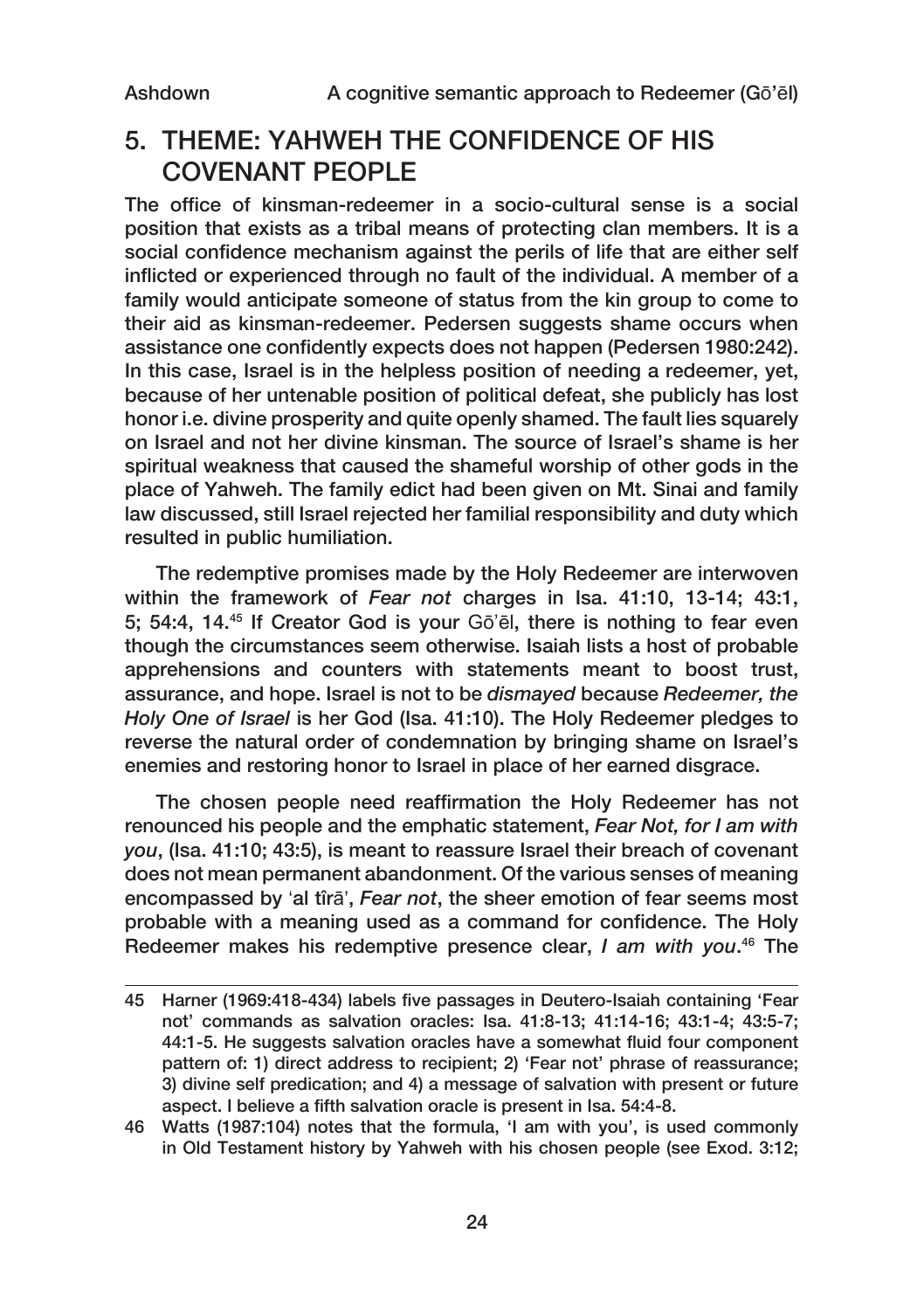#### Acta Theologica 2015: 1

divine kinsman‑redeemer has come and there is no need to fear earthly or sacred desolation.

In the Isaiah 41:10 passage, *be not dismayed, for I am your God* is a parallel formulaic command to *Fear not* which exhorts Israel to not look about in fear.47 And why should they glance to and fro in terror? *Redeemer, the Holy One of Israel* reminds his people that He is their God, the one true 'Ĕl that has power to *strengthen*, *help*, and *uphold* a vanquished people. Once again Isaiah uses a common thematic phrase to qualify the relationship between Yahweh and Israel: *I am your God*. 48 The phrase evokes the imagery of a victorious historical past in which the God of Israel delivered his people from the tyranny of others. The three verbs following *I am your God* represent general truths concerning Yahweh and his chosen people. Translating the three verbs as *I will strengthen, I will help, I will uphold* does not quite capture the significance of Yahweh's on-going covenantal relationship with Israel.<sup>49</sup> A more accurate rendering is: *I strengthen you, moreover I help you, moreover I uphold you*. 50

Isaiah 47, 48, and 49 do not contain *Fear not* commands but do have other hortatory statements. In Isa. 47, the chapter begins with a series of harsh commands as pronouncements of judgment on Israel's enemy captors. While Israel is encouraged not to fear their present circumstance, the proud victors are boldly told their seeming victory over Israel has condemned them. While the chosen people are not to fear shame, Creator God guarantees shame will come to Babylon (Isa. 47:3). Indeed, the Lord commands Israel to leave exile with joy instead of fear and declare, *The Lord has redeemed his servant Jacob*! (Isa. 48:20). Isaiah 49:18 strongly encourages Israel to *Lift up your eyes* and see her enemies brought down and humbled before her. Isaiah 47:12‑13 issues rhetorical commands to Babylon to *Stand fast* in their heathenism and let their sorcery save them from righteous judgment. It is as if the writer is feeding the false security and earthly pride of enemy.

Deut. 31:23; Josh. 1:5) and even in the New Testament (see Matt. 28:20). The inference would be, "I am with you just as I have always been".

<sup>47</sup> h[c means 'to see,' 'to look at,' or 'to regard.' Only Isaiah uses the verb in the hithpael stem which takes on the meaning of looking around in fear (Isa. 41:10, 23).

<sup>48</sup> 'I am your God' or 'I am Yahweh your God' are descriptive phrases used extensively in the Old Testament that qualify the relationship between Yahweh and Israel. Often these statements are linked to Yahweh's visitation at covenant ceremonies. A particularly good treatment of the topic can be found in Zimmerli (1982), *I am Yahweh, Your God*.

<sup>49</sup> RSV, NIV, NASB, REB, TEV all translate as future imperfective, 'I will'.

<sup>50</sup> NET renders this general truth aspect.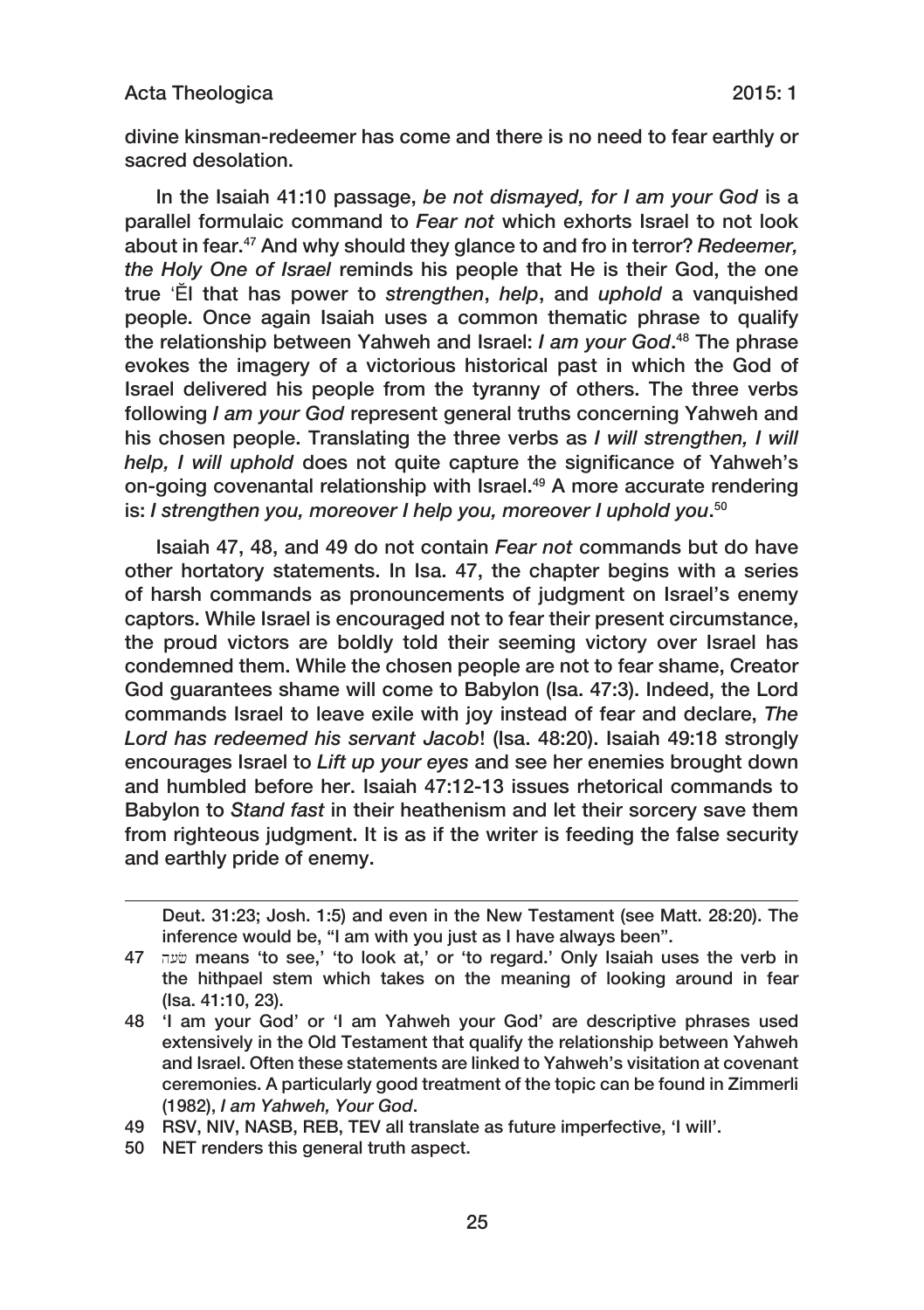### 5.1 Establishes divine righteousness and vindication

Yahweh establishes confidence in his people through forcefully admonishing them to relinquish fear and accept his provision of help. This empowerment is signified by God's righteous hand. There is no need to fear before the manifestation of God's power. Yahweh clearly reaffirms his loyalty to Israel and, as Holy Redeemer, it is the right hand of his righteousness that wields the power of victory over earthly enemies and spiritual darkness (Isa. 41:10; 54:14). Ṣeḏeq is a key term in understanding the nature of *Redeemer, the Holy One of Israel*.

Righteousness is a significant concept in Hebrew world view. To be righteous is to behave in a right manner. This outward action is a manifestation of a man's inner condition. What is noteworthy is that the nature of the Hebrew inner man is predicated on maintaining the covenant. Thus the righteous man exposes his inner purity by outwardly following the precepts of the covenant. To be righteous is to share in the fellowship of divine holiness through covenantal practice.<sup>51</sup> According to Old Testament law, to be righteous was to be innocent (Stigers 1980:753). It is the righteous intervention by God which makes Israel innocent (righteous) of her shameful behavior. Yahweh judges both Israel and her enemies to maintain the covenant through divine righteous action.

In one sense, God acts as a friendly Gō'ēl who, because of his holiness and righteousness, will *not remember* Israel's *sins* (Isa. 43:25), will *defer anger* and restrain his punishment (Isa. 48:9). God displays his righteous character when he delivers his chosen people from the dishonor of exile and the spiritual act of profaning The Name. To be Ṣeḏeq, one must be obedient to the covenantal law and conform oneself to the holy nature of Yahweh; and in this regard, Israel has failed miserably. Yet, the Holy Redeemer is true to his holy, sacred character and fulfills his earthly covenant duty through pleading Israel's cause among the nations (Isa. 43:9; 49:7, 22‑23). Yahweh both judges and vindicates in a way that defends those whom He makes righteous (chosen people) among the wicked (other nations).

As a righteous Redeemer, God steps into the role of deliverer. Gō'ēl, Qādôš Yiśrā' ēl delivers Israel from captivity by enemy nations and being captive by the grip of sin. Redemption is the subject of the oracle of salvation in Isaiah 43, and verse 13 suggests both a physical and spiritual salvation.<sup>52</sup> Only Creator God has the sheer power and spiritual authority

<sup>51</sup> According to Pedersen (1991:360), 'All fundamental values are given with righteousness; it must create life.'

<sup>52</sup> The root nā**Ṣ**al (lxn) means to deliver, rescue, or save and is a close concept to gā'al (redeem, set free), hāla**Ṣ** (break away, deliver, set free), and pādâ (redeem, deliver, ransom). Often the hiphil form is associated with both physical escape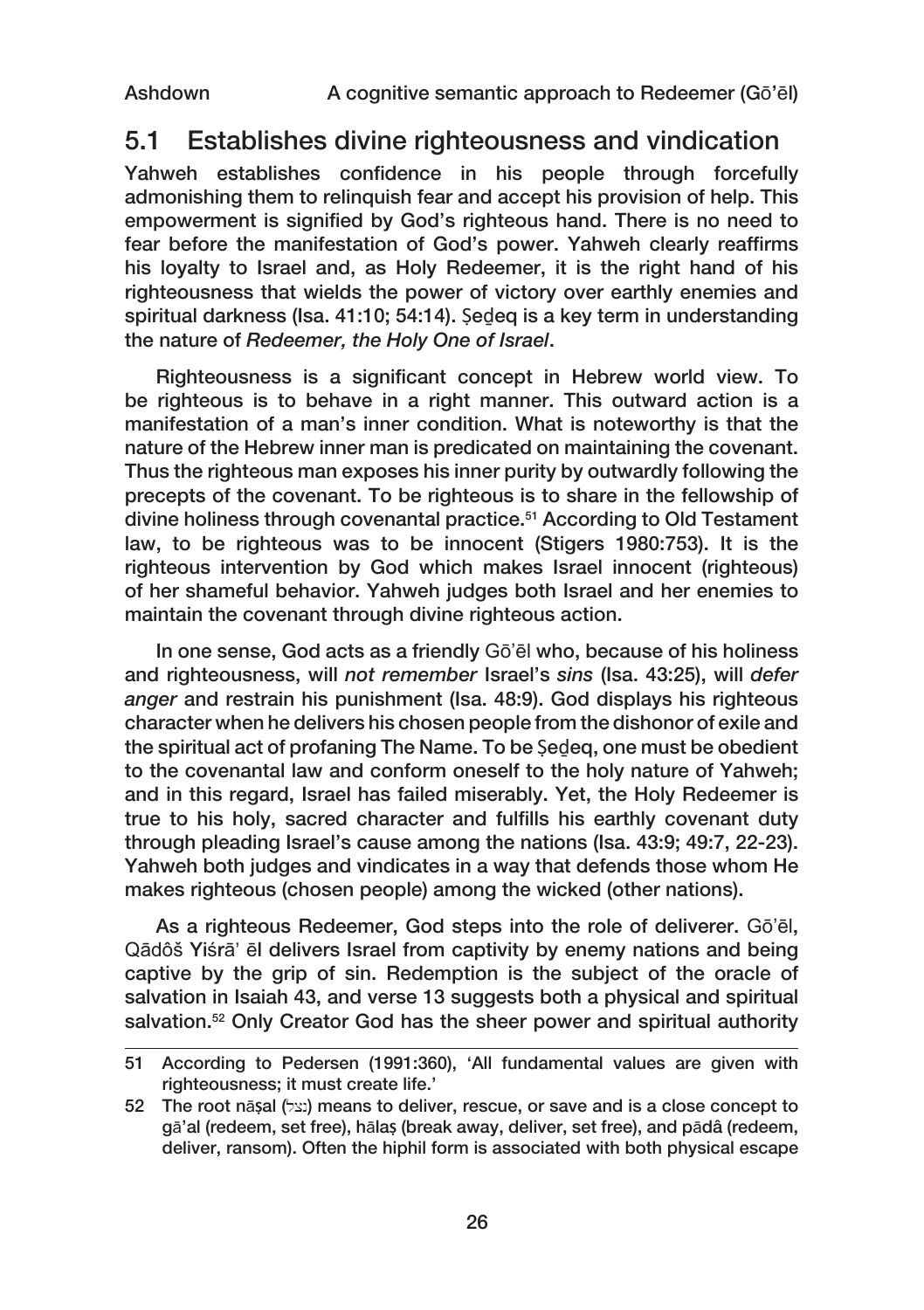to deliver Israel from earthly and sacred bondage. This display of righteous honor is meant as a light to the nations. The chosen people are Yahweh's servant depicted in the Servant Song of Isaiah 49:1‑6 and commissioned as a spiritual light unto the world. Deliverance is accompanied by salvation and infers judgment which in turn implies an act of righteous justice. The Holy Redeemer intends his role as savior of Israel be *salvation* that reaches *to the end of the earth* (Isa. 49:6). Thus by delivering Israel, the Holy Maker manifests the very essence of what it means to be the Holy Redeemer (see Fig. 9).



Figure 9: Holiness model exemplars of Sacred Redeemer.

and a sense of spiritual deliverance from transgressions. See Ps. 39:8; 51:14; 69:14; 79:9.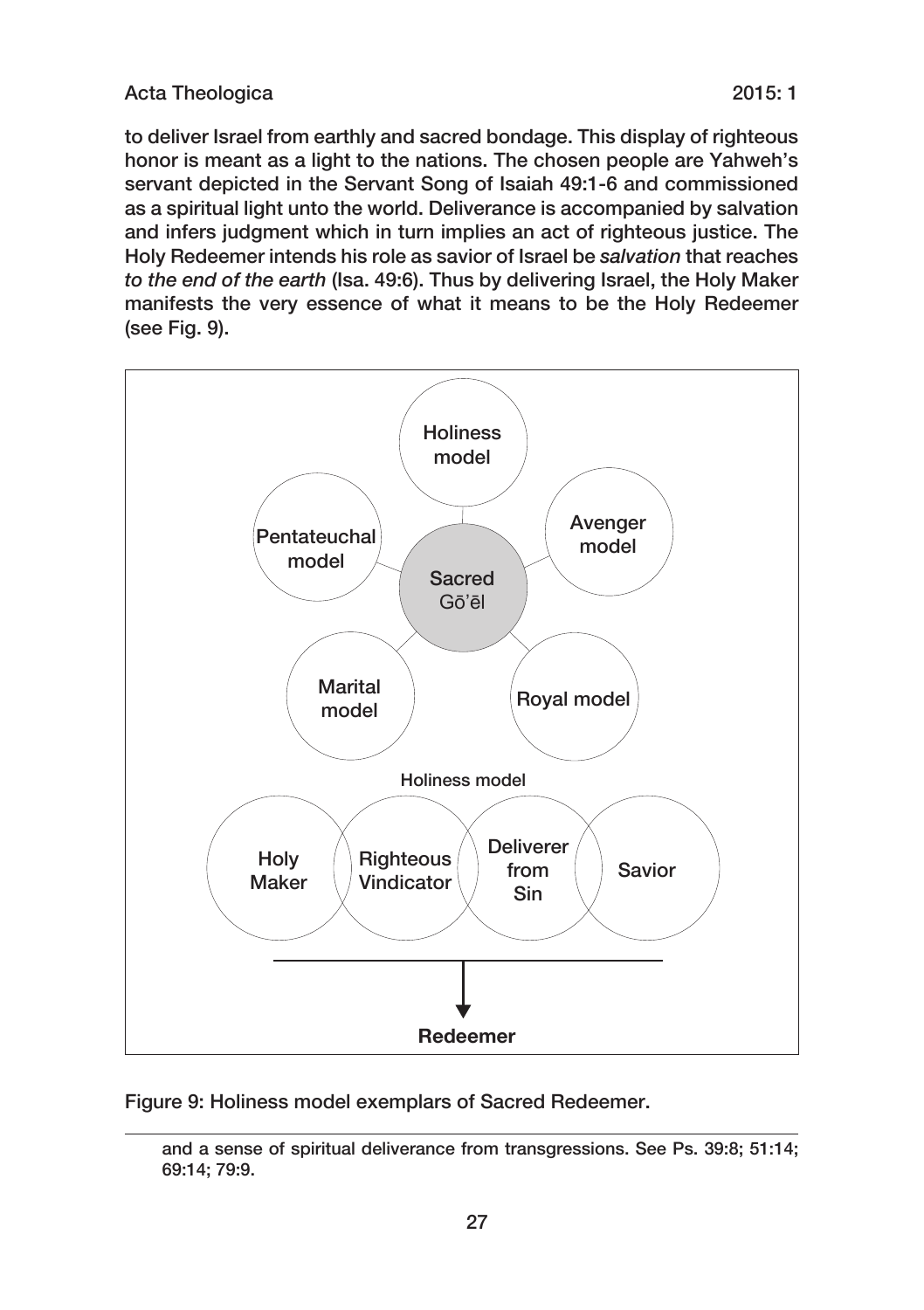Ashdown A cognitive semantic approach to Redeemer (Gō'ēl)

Integrated within the conceptual network of righteousness, honor, blessing, and holiness is the notion of shame. Isaiah 54:4 uses three parallel verbs for the concept of shame: "*Fear not, for you will not be ashamed* (bôš); *be not confounded* (kālam), f*or you will not be put to shame*   $(hāpēr)$ ...." Bôš is the salient term with kālam<sup>53</sup> and hāpēr<sup>54</sup> used in parallel as amplification words. Israel is being admonished not to fear because the Lord promises his chosen people will not continue to be publicly disgraced (bôš), publicly humiliated (kālam), nor publicly embarrassed (hāpēr).<sup>55</sup> One maintains their standing of earthly and sacred blessing with obedient behavior to the covenant.

Defeat brought devastating humility which diminished the importance of Israel in the eyes of other nations coupled with lost command of respect she enjoyed while in covenant obedience with Yahweh. However the divine promise rings out: *you will forget the shame of your youth, and the reproach of your widowhood you will remember no more* (Isa. 54:4). The Holy Redeemer declares that Israel's disgrace is temporary. And further, the servant Israel will not continue to bring shame on her *Maker*, *Lord*, *husband*, *Redeemer*, who is called *the God of the whole earth*. 56 In ancient Hebrew world view, the opposite of shame was honor; and honor was an acknowledgement of higher status by others who were dependent on the honoree. The weaker member of a relationship had the power to increase the honor of their patron by recognizing patron support. The weaker member also increased the honor of the patron by surrendering volition which in the case of Israel was conforming to the covenant. Thus by removing shame from Israel, Creator God removed shame from the covenantal family line and Israel's husband once again assumed his rightful place of honor as *the Holy One of Israel* who *is your Redeemer*.

### 6. CONCLUSION

The title, *Redeemer, the Holy One of Israel*, is employed by Isaiah to communicate divine agency. Williamson (2001:34) suggests "the title 'Holy One of Israel' came to be applied by a natural extension to Yahweh" and

<sup>53</sup> chip is used 30 out of its 38 uses in parallel with  $m = 5$ .

<sup>54</sup> **r** is used 14 out of its 17 uses in parallel with  $m =$ .

<sup>55</sup> NLT correctly translates the yiqtol verb forms of Isa. 54:4 as a continuing state rather than a future action: 'Fear not; you will no longer live in shame' meaning Israel would not continue in shame. This is in keeping with verse 6, 'For the Lord has called you back from your grief' and verse 7, 'For a brief moment I abandoned you but with great compassion I will take you back.'

<sup>56</sup> Proverbs 19:26 is most often translated with the hiphil bôš and ḥāp ēr as causing shame and bringing reproach on one's parents and not only on the disobedient child.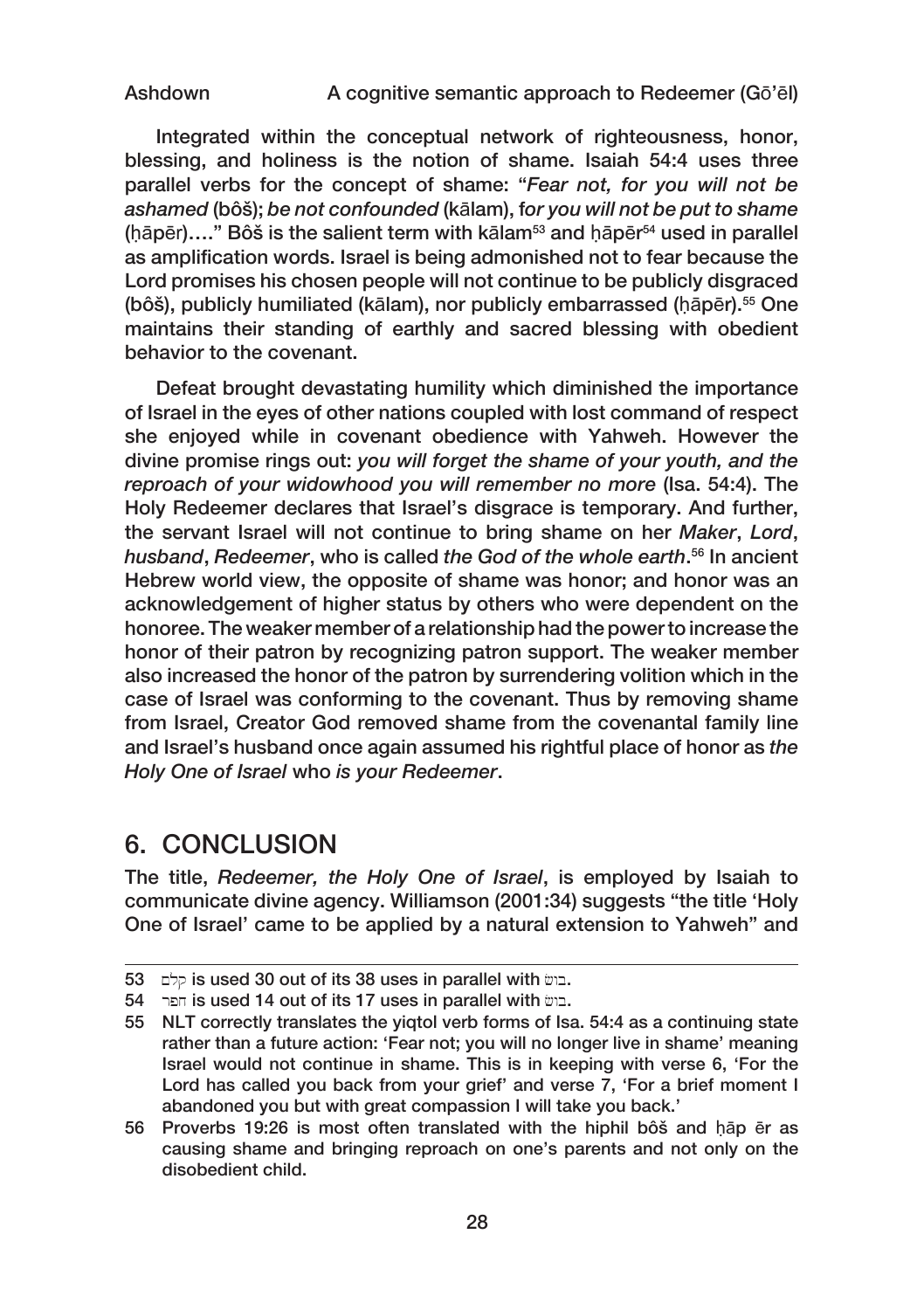if so, then it is also a natural addition to the name of divine Redeemer. The person of Yahweh and his intentions are much more than the earthly office of Gō'ēl could encompass; thus, Isaiah was compelled to extend the category meaning of Gō'ēl in such a way as to include components which reflected divine character and covenantal expectations.

The qualifying evidence for *Holy One of Israel* as attached to *Redeemer* dismisses the argument that *Holy One of Israel* is simply a variant of *the God of Israel*. 57 The conceptual structure of Redeemer becomes wider and more complex when *Holy One of Israel* is added to the divine title. The earthly office of Gō'ēl is still an intended role for Yahweh but with the theme of holiness brought to the forefront, Isaiah underscores the spiritual condition of Israel. In Israel's deliverance from Babylon, the people must recognize their relationship with Yahweh be entered with compliance to his holy nature. And it is this holy nature motivating the actions of God as Redeemer.

### BIBLIOGRAPHY

#### Coppes, L.

1980.  $n=1$ . In: R. Harris, G. Archer, & B. Waltke (eds.), Theological Wordbook of the Old Testament. Vol 2 (Chicago, IL:Moody Press), pp. 841‑843.

Culver, R.

1980. pr: F. Harris, G. Archer, & B. Waltke (eds.), Theological Wordbook of the Old Testament. Vol 2 (Chicago, IL:Moody Press), pp. 845‑846.

Delitzsch, F.

1892. *Biblical commentary on the prophecies of Isaiah*. Edinburgh:T & T Clark.

Harner, P.

1969. The Salvation oracle in second Isaiah. *Journal of Biblical Literature* 88:418‑434.

Henne, D.

1999. Translator's notes on Isaiah: Appendix 1: Some key words in the books of the Old Testament prophets, unpublished manuscript.

Johnson, A.R.

1960. Hebrew conceptions of kingship. In: S. Hooke (ed.), *Myth, ritual, and kingship*. (Oxford:Oxford University Press), pp. 204‑235.

Kaiser, W.

1980. ucr. In: R. Harris, G. Archer, & B. Waltke (eds.), Theological Wordbook of the Old Testament. Vol 2 (Chicago, IL:Moody Press), pp. 639‑641.

57 For additional arguments, see A. van Selms (1982:257‑69), The Expression 'The Holy One of Israel.'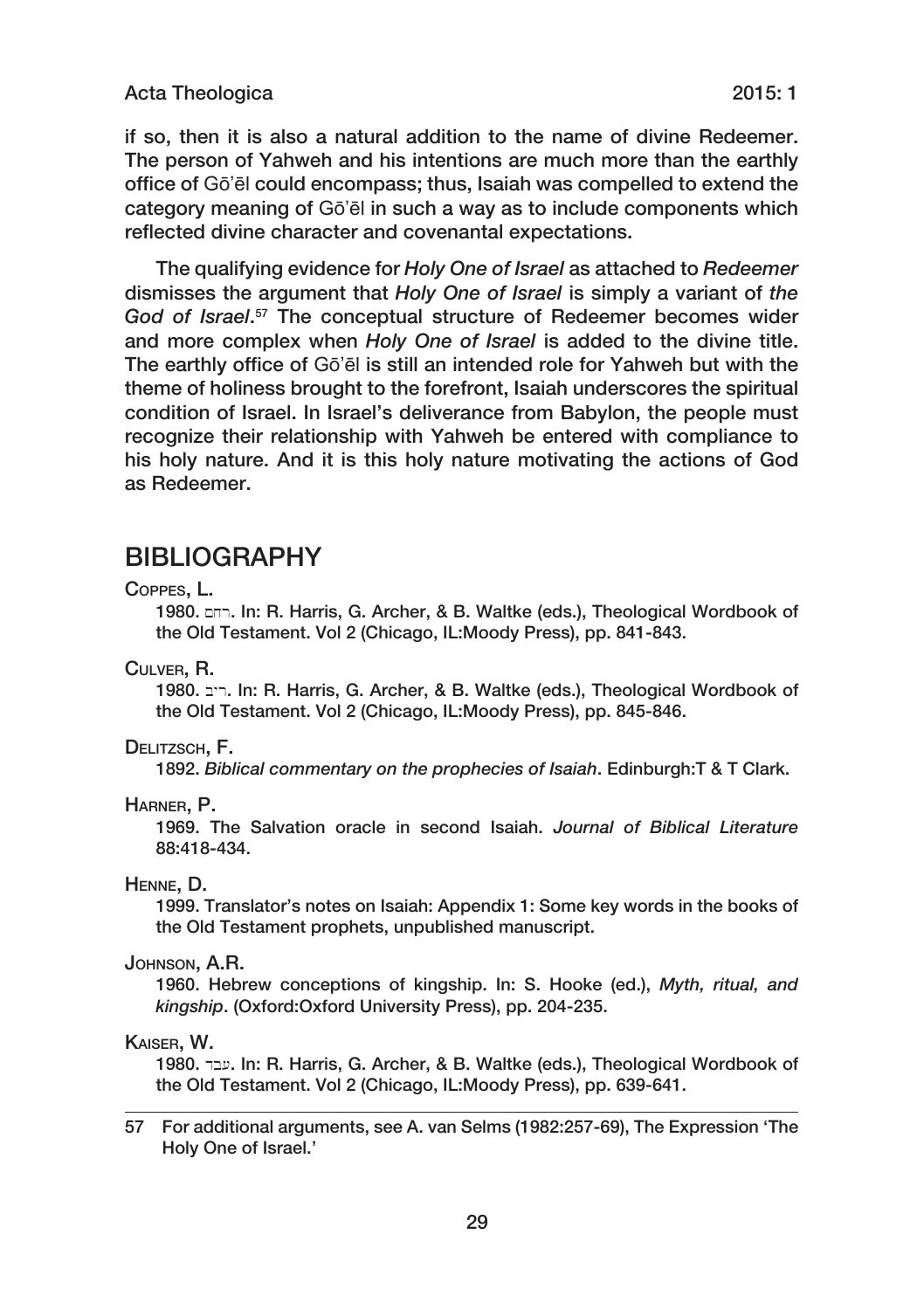#### Kearney, M.

1984. *World View.* Novato:Chandler and Sharp.

#### Lakoff, G.

1997. *Women, fire, and dangerous things: What categories reveal about the mind.* Chicago:University of Chicago Press.

#### Limburg, J.

1969. The root byr and the prophetic lawsuit speeches. *Journal of Biblical Literature* 88: 291‑305.

#### Lipinski, L.

1999. ap. In: G. Botterweck, H. Ringgren, & H. Fabry (eds.), Theological Dictionary of the Old Testament. Vol 10 (Grand Rapids, MI:Eerdmans), pp. 1‑9.

#### MORRIS, L.

1955. The Biblical use of the term 'blood.' *Journal of Theological Studies* 6: 77‑82.

#### NORTH, C.

1980. The Servant of the Lord (hwhy db[). In: G. Buttrich (ed.), Interpreter's Dictionary of the Bible. Vol 4 (New York:Abingdon), pp. 292‑294.

#### OSWALT. J.

1998. *The Book of Isaiah: Chapters 1‑39.* Grand Rapids:Eerdmans. New International Commentary of the Old Testament 1.

#### Pedersen, J.

1991. *Israel: Its life and culture*. Vol 1, Atlanta:Scholars.

#### Redfield, R.

1953. *The Primitive world and its transformations*. NY:Cornell University Press.

#### Ringgren, H.

1999. ucr. G. Botterweck, H. Ringgren, & H. Fabry (eds.), Theological Dictionary of the Old Testament. Vol 10 (Grand Rapids, MI:Eerdmans), pp. 376‑390.

#### Smick, E.

1980. qn. In: R. Harris, G. Archer, & B. Waltke (eds.), Theological Wordbook of the Old Testament. Vol 2 (Chicago, IL:Moody Press), pp. 598‑599.

#### Stigers, H.

1980.  $\overline{p}$  and In: R. Harris, G. Archer, & B. Waltke (eds.), Theological Wordbook of the Old Testament. Vol 2 (Chicago, IL:Moody Press), pp. 752‑755.

#### Stuhlmueller, C.

1970. *Creative redemption in Deutero‑Isaiah.* Rome:Pontifical Institute Press.

#### Van Selms, A.

 1982. The expression 'The Holy One of Israel.' In: W. Delsman & J. van der Ploeg (eds.), *Von Kanaan bis Kerala* (Kevelaer:Butzon & Bercker), pp. 257‑69.